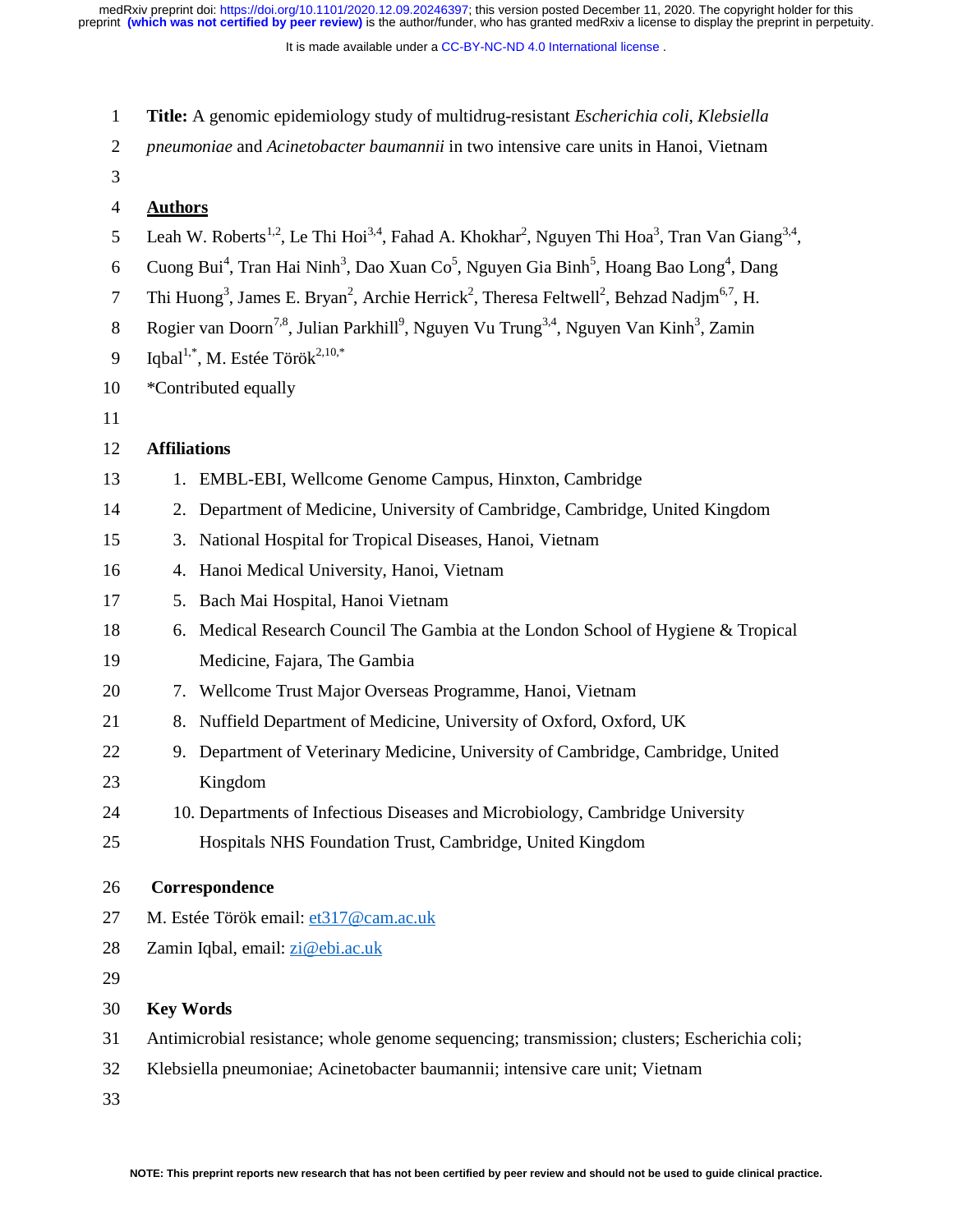It is made available under a CC-BY-NC-ND 4.0 International license.

### 34 **Abstract (298 words)**

35

36 Background

37 Vietnam has high rates of antimicrobial resistance (AMR) but limited genomic surveillance,

38 impeding our ability to assess transmission dynamics. This study aimed to use whole genome

39 sequencing (WGS) to examine the transmission of key AMR pathogens in two intensive care

40 units in Hanoi, Vietnam.

41 Methods

42 A prospective surveillance study of all adults admitted to two intensive care units (ICUs) at 43 the National Hospital for Tropical Diseases (NHTD) and Bach Mai Hospital (BMH) was 44 conducted between June 2017 and January 2018. Clinical and environmental samples were 45 cultured on selective media, characterised using MALDI TOF MS, and Illumina sequenced. 46 Phylogenies based on the *de novo* assemblies (SPAdes) were constructed using Mafft 47 (PARsnp), Gubbins and RAxML. Resistance genes were detected using Abricate against the 48 NCBI database. 49 Findings

50 3,153 *Escherichia coli*, *Klebsiella pneumoniae* and *Acinetobacter baumannii* isolates from 51 369 patients were analysed. Phylogenetic analysis revealed predominant lineages within *A.* 

52 *baumannii* (global clone [GC]2, sequence types [ST]2, ST571) and *K. pneumoniae* (ST15,

53 ST16, ST656, ST11, ST147) isolates. Colonisation was most common with *E. coli* (88.9%)

54 followed by *K. pneumoniae* (62.4%). 91% of *E. coli* carried a *bla*CTX-M variant, while 81%

55 of *K. pneumoniae* isolates carried *bla*NDM (54%) and/or *bla*KPC (45%). Transmission

56 analysis using single nucleotide polymorphisms (SNPs) identified 167 clusters involving 251

57 (68%) patients, in some cases involving patients from both ICUs. There were no significant

58 differences between the lineages or AMR genes recovered between the two ICUs.

59 Interpretation

60 This study represents the largest prospective surveillance study of key AMR pathogens in

61 Vietnamese ICUs. Clusters of closely related isolates in patients across both ICUs suggests

62 recent transmission prior to ICU admission in other healthcare settings or in the community.

63 Funding

64 This work was funded by the Medical Research Council Newton Fund, United Kingdom; the

65 Ministry of Science and Technology, Vietnam (HNQT/SPĐP/04.16) and the Wellcome Trust,<br>66 United Kingdom.

United Kingdom.

67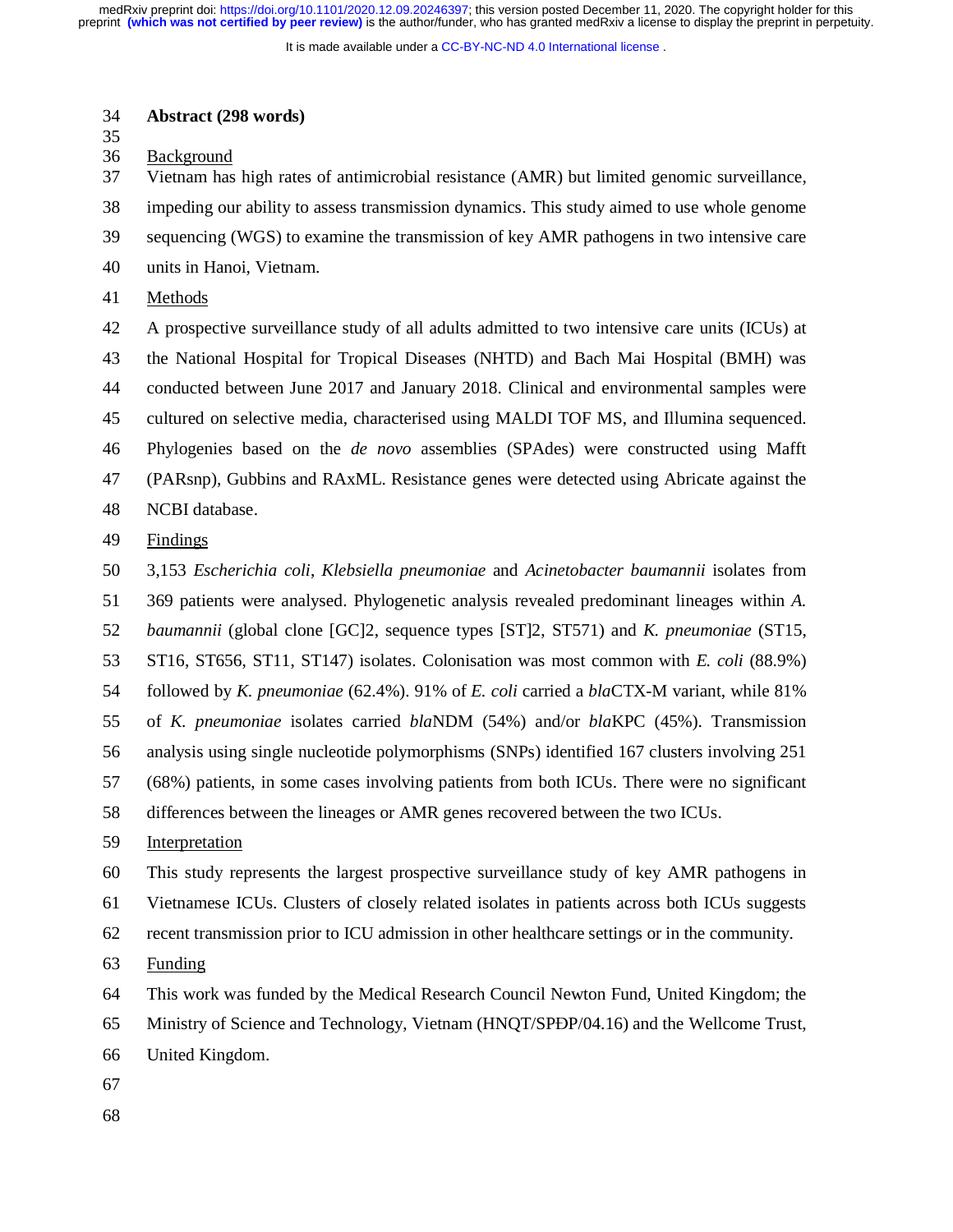It is made available under a [CC-BY-NC-ND 4.0 International license](http://creativecommons.org/licenses/by-nc-nd/4.0/) .

## 69 **Research in context (269):**

70

## 71 Evidence before this study:

72 Globally, antimicrobial resistance (AMR) is projected to cause 10 million deaths annually by 73 2050. While 90% of these deaths are expected to occur in African and Asian low- and 74 middle-income countries (LMIC), attributing morbidity and mortality is difficult without the 75 availability of comprehensive AMR data in these settings. Whilst efforts have been made to 76 improve AMR surveillance in these settings, this is often hampered by limited infrastructure, 77 training and financial resources.

78

## 79 Added value of this study:

80 This is the largest prospective surveillance study of three key AMR pathogens (*E. coli, K.*  81 *pneumoniae* and *A. baumannii*) conducted in critical care settings in Vietnam. All patients 82 were colonised or infected with one or more extended spectrum beta-lactamase (ESBL) 83 producing and/or carbapenem-resistant organism. Colonisation with more than one organism 84 was very common, with resistant *E. coli* predominantly isolated from stool. A small number 85 of predominant lineages were identified for *K. pneumoniae* and *A. baumannii*, while the *E.*  86 *coli* isolates were highly genetically diverse. A large number of genomic clusters were 87 identified within the two ICUs, some of which spanned both ICUs. There were no significant 88 differences between lineages or AMR genes between the two ICUs.

89

### 90 Implications of all the available evidence:

91 This study found high rates of colonisation and infection with three key AMR pathogens in 92 adults admitted to two Vietnamese ICUs. Whilst transmission was common within ICUs the 93 finding of similar lineages and AMR genes in both ICUs suggests that dissemination of AMR 94 occurs prior to ICU admission, from either referral sites or in community settings prior to 95 hospital admission. Strategies to tackle AMR in Vietnam will need to account for this by 96 extending surveillance beyond ICU to hospital and community settings.

- 97
- 98
- 99
- 100
- 101
- 102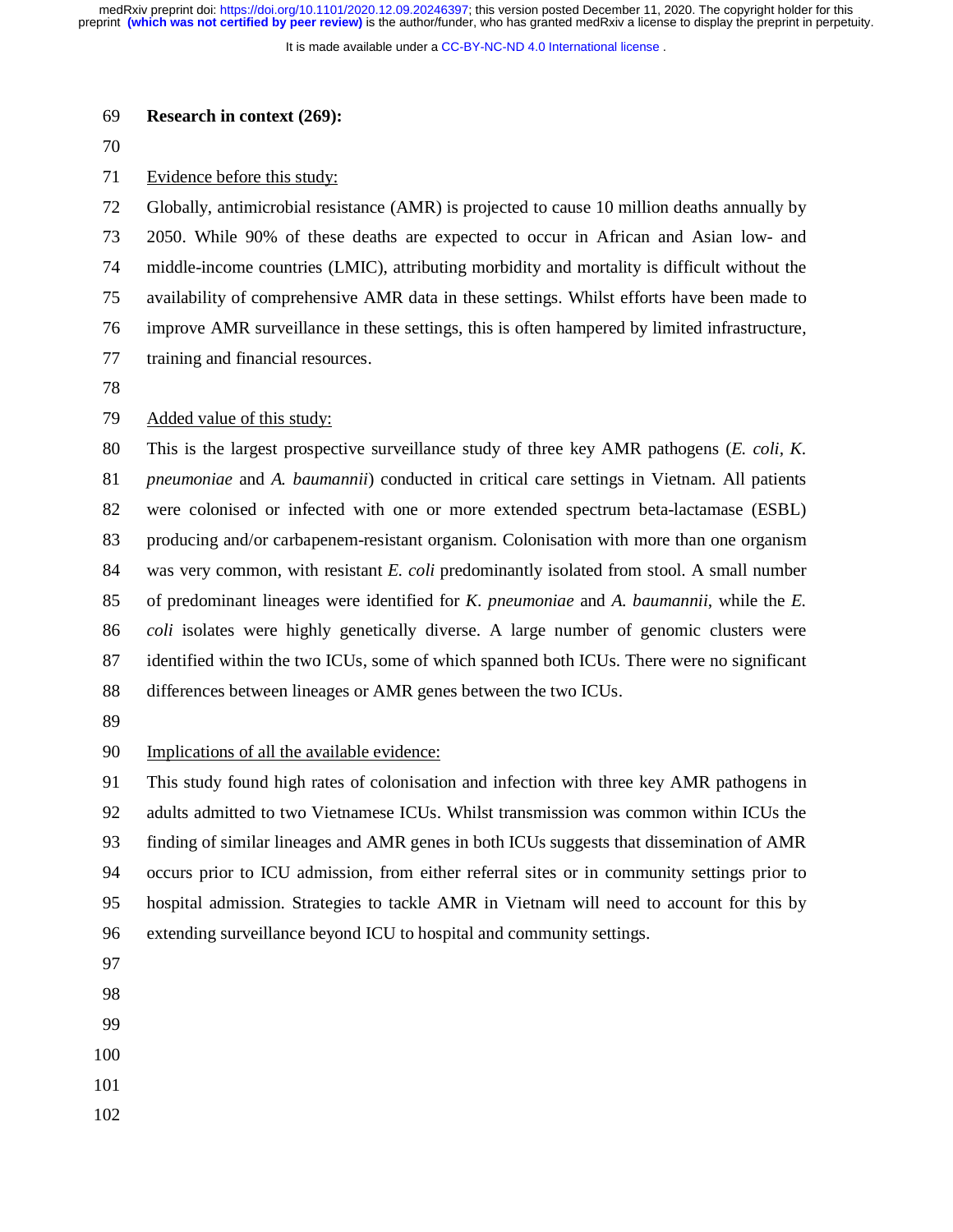It is made available under a [CC-BY-NC-ND 4.0 International license](http://creativecommons.org/licenses/by-nc-nd/4.0/) .

### 103 **Introduction**

104 Low- and middle-income countries (LMICs) have reported widespread antimicrobial 105 resistance (AMR) in healthcare, community and agricultural settings. In South-East Asia, 106 dense human populations, intensive animal farming, unrestricted access to antibiotics and 107 limited laboratory infrastructure have all contributed to the rapid expansion of AMR (*1, 2*). 108

109 Much of this burden comes as a result of excessive use of antimicrobials in human and 110 animal populations. In Vietnam, antimicrobial usage has been estimated to be two times 111 higher in humans, and 1.5 times higher in animals, as compared to the European Union (*3*). 112 Despite legal restrictions in Vietnam, antibiotics are often dispensed without prescriptions in 113 the community (*4*). Broad-spectrum antibiotics are also commonly administered in healthcare 114 settings to mitigate the effects of limited capacity for microbiological testing and infection 115 control (*4, 5*). Detection of both resistant bacteria and antimicrobials have been recorded in 116 the environment (*6, 7*), hospital waste (*8*) and food sources (*9, 10*).

117

118 Extensive AMR has led to increased pressure on hospitals and is particularly problematic in 119 critical care settings. A study conducted in Thailand between 2008 and 2012 found that 120 almost 80% of nosocomial infections were caused by resistant bacteria, accounting for 121 roughly 100,000 AMR cases and 50,000 deaths annually (*11*). *Klebsiella pneumoniae* is 122 considered a dire threat because of high rates of AMR and virulence (*12*) and widespread 123 resistance to last-line treatments, such as carbapenems and polymyxins (*13*). *Acinetobacter*  124 *baumannii* is a leading cause of ventilator-associated pneumonia (VAP) in critically ill 125 patients, and is commonly treated with colistin due to widespread carbapenem resistance (*14,*  126 *15*).

127

128 Whilst AMR surveillance based on phenotypic antimicrobial susceptibility testing in Vietnam 129 has improved in recent years, the infrastructure required for systematic genomic surveillance 130 remains to be established. This is particularly important to determine circulating lineages and 131 elucidate potential transmission events, as other methods do not provide the same level of 132 resolution (*16*). Over the past decade, various studies have demonstrated the utility of WGS 133 in characterising AMR, transmission routes, and dominant lineages (*17-19*). LMICs however 134 remain relatively understudied, with few studies conducted in Vietnamese hospitals (*20-23*). 135 With increasing globalisation, understanding the dynamics of circulating lineages and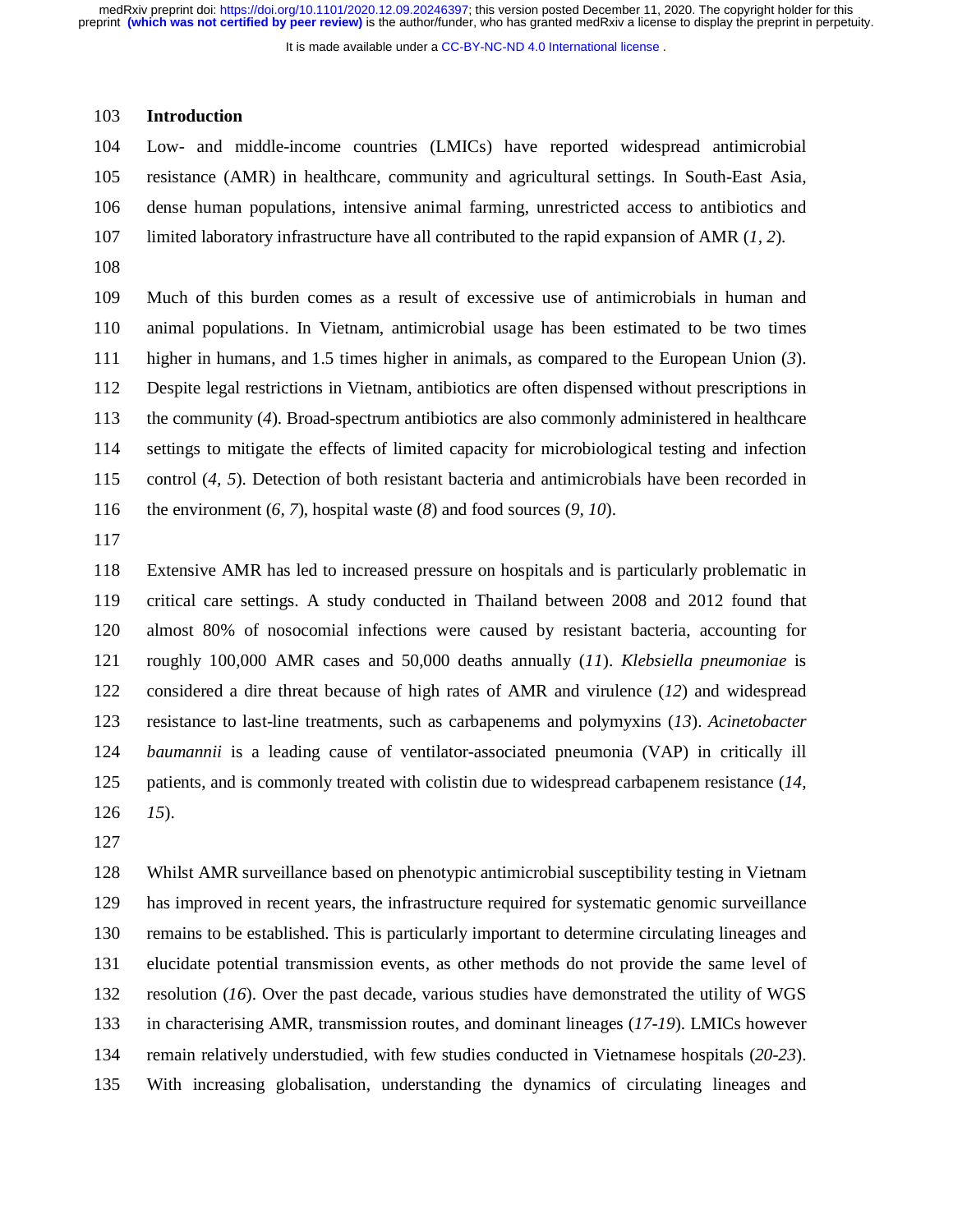It is made available under a [CC-BY-NC-ND 4.0 International license](http://creativecommons.org/licenses/by-nc-nd/4.0/) .

136 evolving AMR in these regions is necessary to address both local and global efforts to detect,

- 137 monitor and manage resistant bacterial infections.
- 138

139 In order to address this knowledge gap, we conducted a prospective genomic surveillance 140 study of key AMR pathogens in two hospitals in Vietnam. We targeted intensive care unit 141 (ICU) patients as we hypothesised that these would be most likely to have been treated with 142 antibiotics and to harbour AMR pathogens. Furthermore, we focussed our analysis on the 143 three most commonly isolated species (*Escherichia coli, K. pneumoniae*, and *A. baumannii*) 144 that were extended-spectrum beta-lactamase (ESBL) producers and/or carbapenem-resistant. 145 An additional in-depth analysis focussed primarily on a subset of the *K. pneumoniae* isolates 146 was also performed in a separate project (Pham et al., personal communication).

147

# 148 **Methods**

## 149 *Study design, setting and participants*

150 This prospective observational cohort study was conducted in two hospitals, the National 151 Hospital for Tropical Diseases (NHTD) and Bach Mai Hospital (BMH) in Hanoi, Vietnam, 152 between June 2017 to January 2018. All patients (aged 18 years or older) admitted to the 153 adult ICUs of the two hospitals were eligible for inclusion in the study. NHTD is a specialist 154 hospital for infectious and tropical diseases with a 22-bedded ICU which receives up to 400 155 patients per year. BMH is a large tertiary referral hospital, with a 45-bedded ICU that 156 receives up to 1,200 patients per year. Both hospitals are located in the same area of Hanoi 157 but operate independently of each other and do not share laboratory facilities, equipment or 158 staff. Patients are not commonly transferred between the two hospitals.

159

## 160 *Study procedures*

161 Screening specimens were collected from ICU patients on admission, on discharge and 162 weekly during their ICU stay. Specimens included stool/rectal swabs, urine, skin/wound 163 swabs and sputum/tracheal aspirates. Environmental samples were collected using flocked 164 swabs (from door handles, bed rails, medical equipment and patient tables) on a monthly 165 basis. Clinical data related to the ICU admission were collected from the medical records and 166 entered into a case record form and then into an electronic database. Laboratory data were 167 collected and recorded in an electronic database.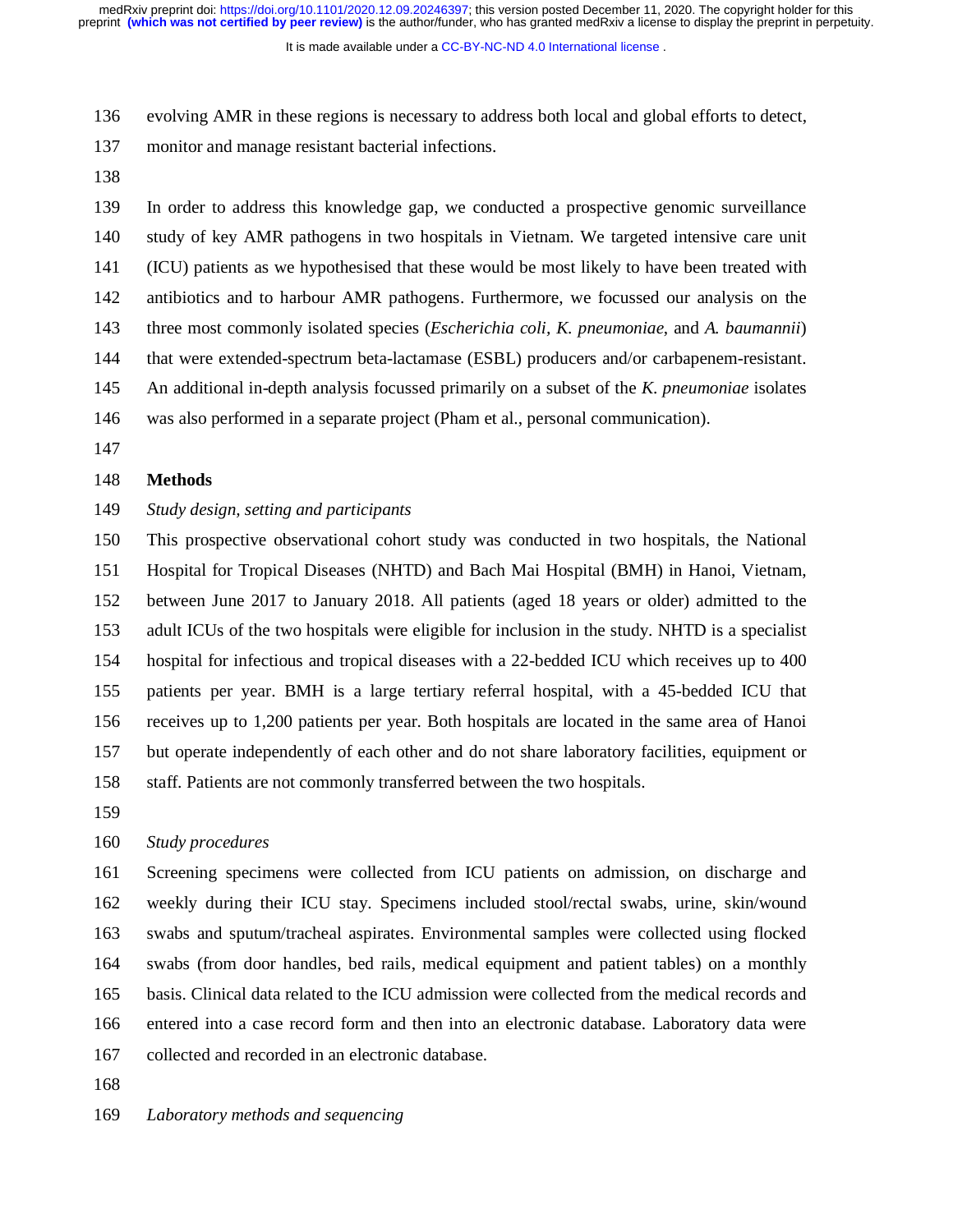It is made available under a [CC-BY-NC-ND 4.0 International license](http://creativecommons.org/licenses/by-nc-nd/4.0/) .

170 All patient and environmental specimens were cultured on selective media (CHROMagar™ 171 ESBL, CHROMagar™ mSuperCARBA™, CHROMagar™ VRE, CHROMagar, France). 172 Single colony picks of target organisms (*Escherichia coli*, *Acinetobacter baumannii* and 173 *Klebsiella pneumoniae*) were selected and identified using MALDI-TOF MS (Bruker 174 Diagnostics, Bremen, Germany) and stored at -80 °C. Stored isolates were shipped in two 175 batches to the University of Cambridge, United Kingdom, where they were sub-cultured, re-176 identified using MALDI-TOF MS, and underwent antimicrobial susceptibility testing (Vitek-177 2, BioMérieux, Marcy L'Étoile, France). Isolate DNA was extracted using QIACube and the 178 QIAamp 96 DNA QIACube HT kit (Qiagen, Hilden, Germany) prior to shipping to the 179 Wellcome Sanger Institute for sequencing. DNA was sequenced in two batches on an 180 Illumina HiSeq X10 machine (Illumina Inc., San Diego (CA), USA).

181

## 182 *Read quality control*

183 Raw Illumina reads were checked for quality using fastQC (v0.11.8) (*24*) and MultiQC (v

184 1.0.dev0) (*25*). Raw Illumina reads were also checked for contamination using Kraken2 185 (v2.0.7-beta) (*26*) and Bracken (v2.5) (*27*).

186

187 *Assembly* 

188 Illumina reads were *de novo* assembled using SPAdes (v3.13.1) (*28*) and checked for quality

189 using Quast (v5.0.2) (*29*) and CheckM (v1.0.18) (*30*). Further filtering and quality control

190 methods for all assemblies is provided in the Supplementary Methods.

191

192 *Phylogenetic construction* 

193 Prior to phylogenetic construction, reads were mapped to filtered assemblies and sites that 194 had <90% consensus compared to the reference allele were masked. Masked assemblies were 195 then aligned using PARsnp (v1.2) under default settings (*31*). Core multi-alignments 196 produced using PARsnp were filtered for recombination using Gubbins (v.2.3.5) (*32*). 197 Phylogenies were then constructed using RAxML (GTR-GAMMA model) (v8.2.12) (*33*) as 198 implemented through Gubbins. *E. coli* phylogroups were determined using ClermonTyping 199 (*34*). Trees were visualised using iTol v5.6.2 (*35*). Details on global reference selection are 200 provided in the Supplementary Methods. 201

202 *Antibiotic resistance gene detection*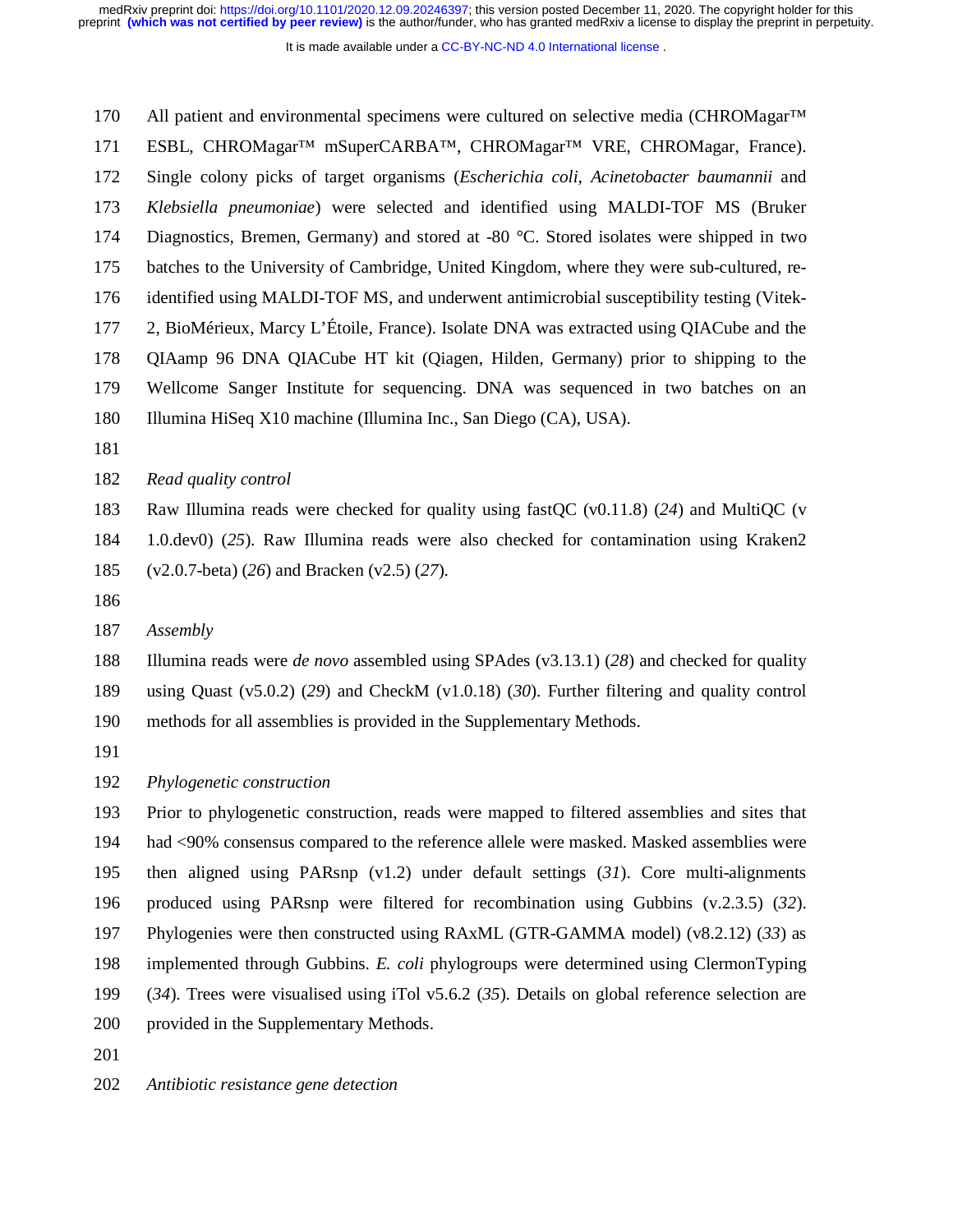It is made available under a [CC-BY-NC-ND 4.0 International license](http://creativecommons.org/licenses/by-nc-nd/4.0/) .

- 203 Resistance genes and plasmid replicons were detected from draft assemblies using Abricate
- 204 (v1.0.1) (*36*) and the NCBI database (for resistance genes) (*37*)**.** Genes were considered
- 205 present if there was 90% coverage at 90% nucleotide identity (*38*).
- 206
- 207 *Multi-locus sequence typing (MLST)*
- 208 Sequence types were determined using mlst (v2.19.0) (https://github.com/tseemann/mlst) and
- 209 the associated species scheme (specifically the Pasteur scheme for *A. baumannii*) (*39-41*).
- 210
- 211 *Transmission cluster analysis*

212 Transmission clusters were constructed using Transcluster (using the makeSNPClusters 213 method, which ignores time of sampling and uses a pure SNP-distance cut-off) (*42*) using 214 single nucleotide polymorphisms (SNPs) determined after recombination filtering using 215 Gubbins. Transmission cut-offs were evaluated based on intra- and inter-patient SNP 216 diversity within each species phylogeny (Supplementary Figure 1).

- 217
- 218 **Results**
- 219 *Samples included in the study*

220 Between June 2017 to January 2018, a total of 3,367 isolates were cultured, comprising 221 *Escherichia coli* (n=765), *Klebsiella pneumoniae* (n=1,372) and *Acinetobacter baumannii* 222 (n=1,230). Thirty-one isolates were excluded from the analysis because of poor assembly 223 quality. A further 150 isolates were excluded because of suspected inter-species 224 contamination, and 33 isolates were excluded because of suspected intra-species (strain-level) 225 contamination (Supplementary Figure 2). Thus 3,153 isolates (93.6%), comprising 2,901 226 isolates from 369 patients and 252 environmental isolates, passed quality filtering and were 227 included in the final analyses.

228

# 229 *Clinical data*

230 Of the 3,153 isolates, 1,042 (33%) were collected from BMH, while 2,111 (67%) were 231 collected from NHTD (Table 1). Both hospitals recruited a similar number of patients and the 232 average age was 53-55 years (BMH median age 55, NHTD median age 57.5). The average 233 length of stay (LOS) in BMH was 7 days (median 6 days), and 21 days (median 16 days) at

- 234 NHTD (Supplementary Figure 3). Patient outcomes are summarised in Table 1.
- 235
- 236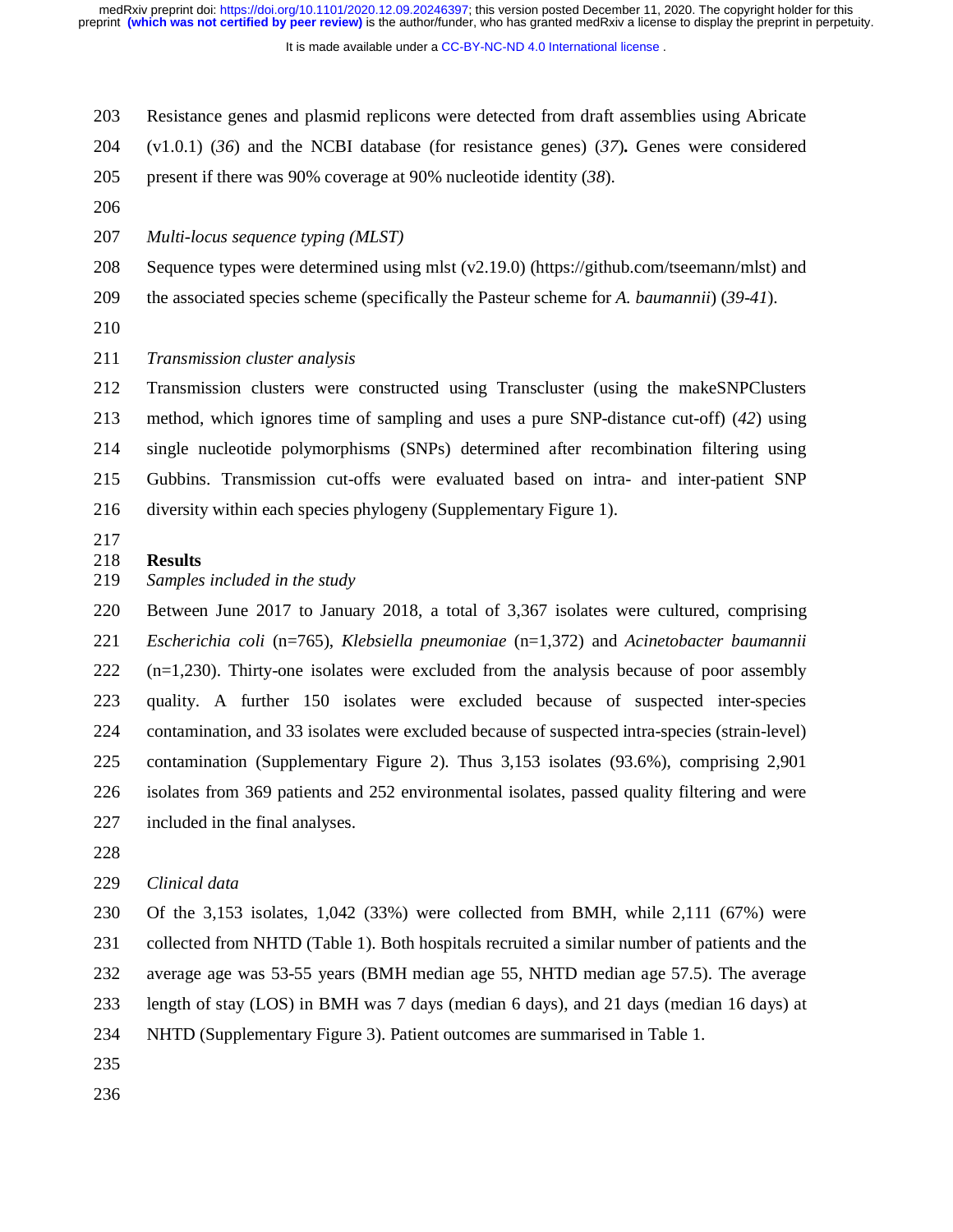It is made available under a [CC-BY-NC-ND 4.0 International license](http://creativecommons.org/licenses/by-nc-nd/4.0/) .

237

- 238
- 
- 239

# 240 **Table 1: Summary of isolates and patients included in the study**

| <b>Variable</b>                              | <b>Bach Mai Hospital</b>   | <b>National Hospital of Tropical</b><br><b>Diseases</b> |  |
|----------------------------------------------|----------------------------|---------------------------------------------------------|--|
| Isolates:                                    |                            |                                                         |  |
| Total                                        | 1042                       | 2111                                                    |  |
| Clinical                                     | 993 (95%)                  | 1898 (90%)                                              |  |
| Environmental                                | 49 (5%)                    | 213 (10%)                                               |  |
| Patients:                                    |                            |                                                         |  |
| Total                                        | 182                        | 187                                                     |  |
| Male                                         | 104 (57%)                  | 114 (61%)                                               |  |
| Female                                       | 71 (39%)                   | 50 (27%)                                                |  |
| Gender not recorded                          | 7(4%)                      | 23 (12%)                                                |  |
| Age:                                         |                            |                                                         |  |
| Male                                         | 53 years (range 16-85)     | 55.2 years (range 5-92)                                 |  |
| Female                                       | 53.4 years (range 19-91)   | 55.7 years (range 10-90)                                |  |
| Age not recorded                             | $n=5(3%)$                  | $n=19(10\%)$                                            |  |
| Length of stay:                              |                            |                                                         |  |
|                                              | 7.5 days (range $0 - 35$ ) | 21 days (range $1 - 75$ )                               |  |
| Stay not recorded                            | $n=4$ (2.2%)               | $n=7$ (3.7%)                                            |  |
| Outcome at discharge from ICU                |                            |                                                         |  |
| Stable, discharged home                      | 10(6%)                     | 38 (20%)                                                |  |
| Improved, transferred to another<br>ward     | 117 (64%)                  |                                                         |  |
| Deteriorated, transferred to<br>another ward | 3(2%)                      | 7(4%)                                                   |  |
| Discharged home to die                       | 44 (24%)                   | 43 (23%)                                                |  |
| Died in hospital                             | 4(2%)                      | 9(5%)                                                   |  |
| Not recorded                                 | 4(2%)                      | 7(4%)                                                   |  |

241 242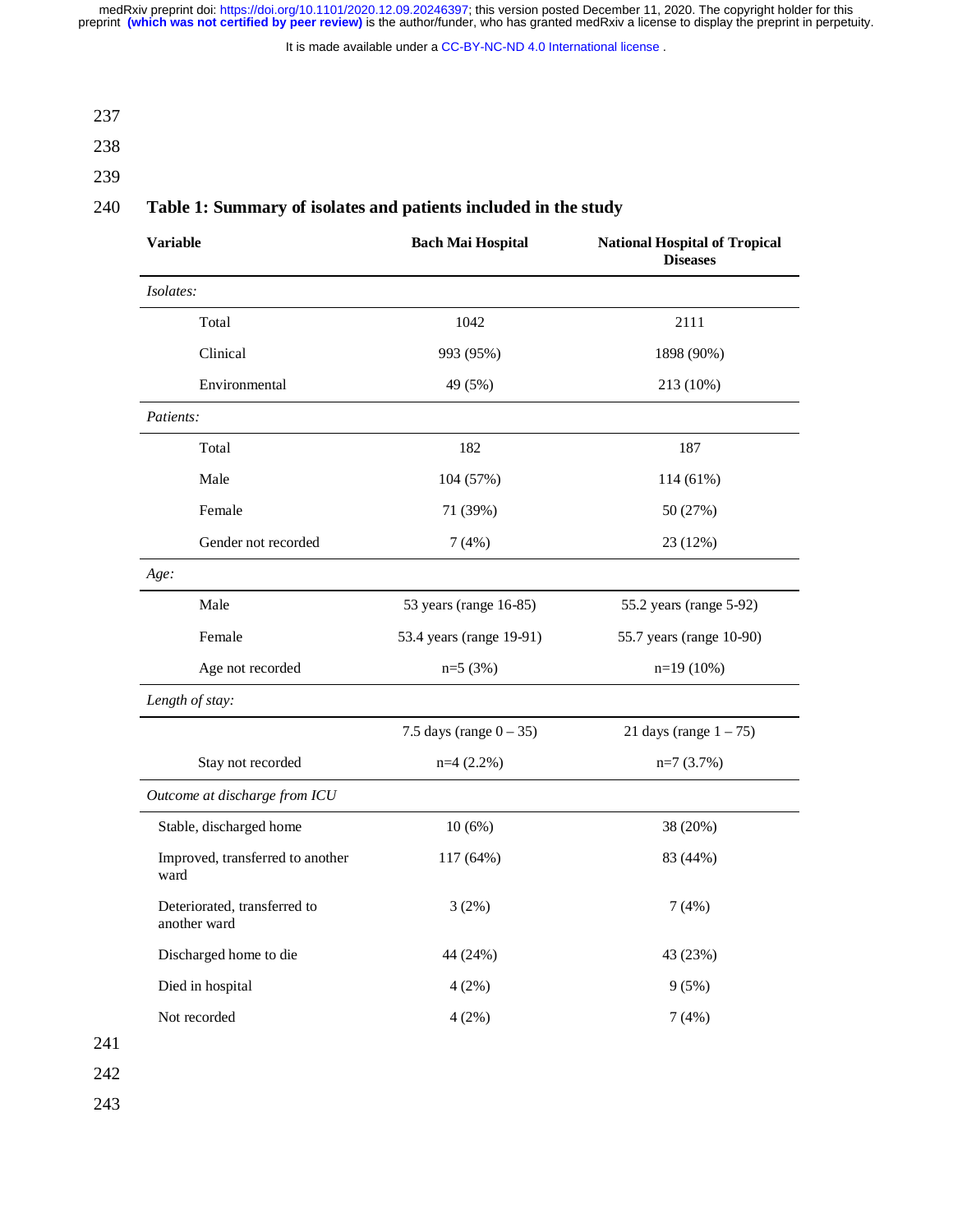It is made available under a CC-BY-NC-ND 4.0 International license.

- 244
- 245

246 All of the 369 patients were colonised or infected with one or more of the three species: *E.*  247 *coli*, *A. baumannii* and *K. pneumoniae*: 146 patients (40%, 55 at BMH and 91 at NHTD) 248 were colonised or infected with all three species; 133 patients (36%, 66 at BMH and 67 at 249 NHTD) were colonised or infected with two of the three species; and 90 patients (24%, 61 at 250 MNH and 29 at NHTD) only had one species detected.

251

252 Both *E. coli* and *K. pneumoniae* were isolated primarily from stool / rectal swabs (627/721 253 [87.0%] and 822/1316 [62.5%], respectively). *K. pneumoniae* was also isolated from other 254 sites including sputum (325/1316 [24.7%]), urine samples (63/1316 [4.8%]) and skin swabs 255 (17/1316 [1.3%]). In contrast, *A. baumannii* isolates were mostly isolated from sputum 256 (621/1116 [55.6%]), followed by stool / rectal swabs (247/1116 [22.1%]), urine (49/1116 257 [4.4%]) and skin swabs (36/1116 [3.2%]). *A. baumannii* also accounted for the highest 258 number of environmental isolates (161/1116, [14.4%]), compared to 6.5% (85/1316) for *K.*  259 *pneumoniae* and 2.2% (16/721) for *E. coli*.

260

# 261 *Whole genome sequencing reveals predominant circulating lineages*

262 Phylogenetic trees for each species were constructed to explore lineage diversity within the 263 dataset. The *E. coli* isolates were found to be genomically diverse, with isolates spread over 264 eight phylogroups and 80 sequence types (STs) (Figure 1). The most prevalent ST was ST648 265 (phylogroup A; 11.8%), followed by ST410 (phylogroup C; 9.7%), ST617 (phylogroup A; 266 9.2%), ST131 (phylogroup B2; 7.9%) and ST1193 (phylogroup B2; 7.4%). Overall, 33 of the 267 80 STs only had one representative isolate in this dataset.

268

269 In contrast, the *K. pneumoniae* and *A. baumannii* isolates appeared to be centred around 270 specific dominant lineages. More than 80% of the *K. pneumoniae* isolates were from one of 271 five STs, including ST15 (n=34%), ST16 (n=20%), ST656 (n=12%), ST11 (n=11%) and 272 ST147 (n=7%). The majority of *A. baumannii* were global clone (GC)2 (n=832, 74.6%) (*43*) 273 and mainly belonged to ST2 (n=48%) and ST571 (n=24%) (based on the Pasteur scheme). 274 There did not appear to be any relationship between STs and hospitals, with all of the major

275 ST lineages detected in both ICUs.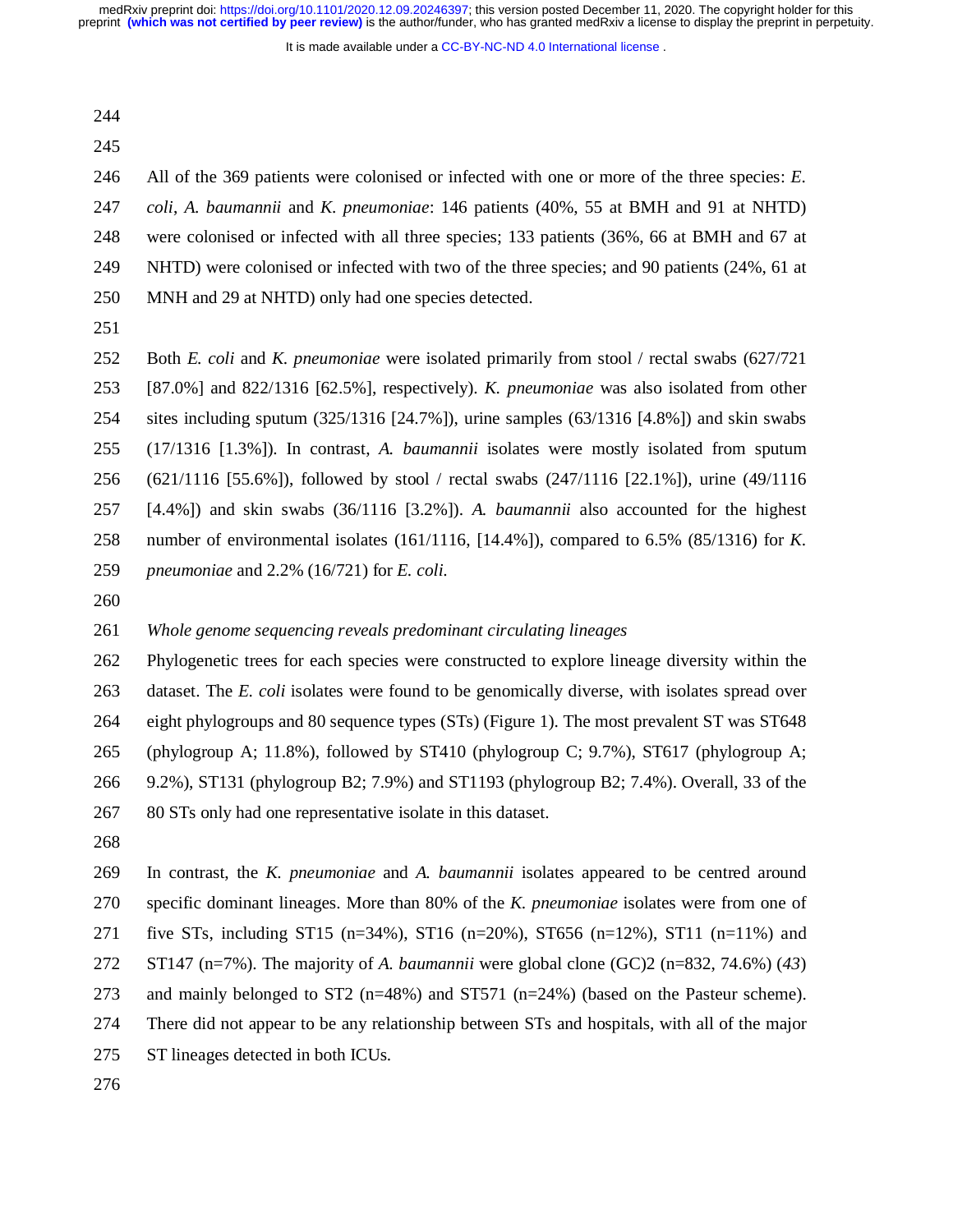It is made available under a [CC-BY-NC-ND 4.0 International license](http://creativecommons.org/licenses/by-nc-nd/4.0/) .





278 **Figure 1: Whole genome phylogenies for [A]** *E. coli,* **[B]** *A. baumannii***, and [C]** *K. pneumoniae:*  279 recombination-filtered core-SNP trees with mid-point root. Tree metadata includes (from left to right column 280 beside trees): MLST, source and hospital. Outermost purple bars indicate environmental isolates. Branches 281 corresponding to *E. coli* phylogroups are coloured accordingly. Main STs are highlighted in the image using the 282 pale-yellow boxes.

- 283
- 284
- 285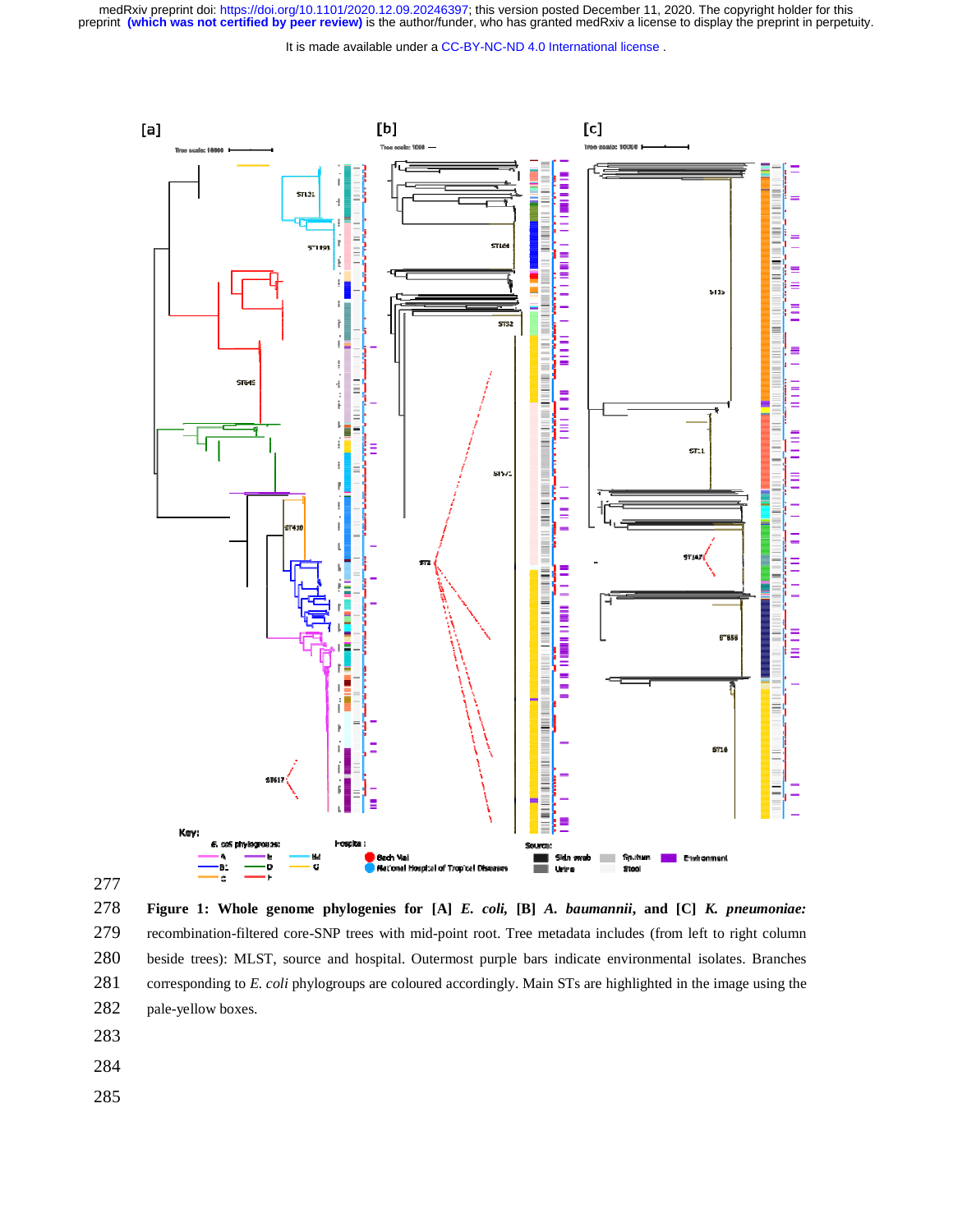It is made available under a CC-BY-NC-ND 4.0 International license.

286 In order to gain broader insight into the lineages, we selected globally representative strains 287 to contextualise our dataset. Addition of these global representatives into the *E. coli* 288 phylogeny showed that most isolates belonged to a globally diverse set of STs that were not 289 unique to Vietnam, but found across parts of North America, Europe and Asia 290 (Supplementary Figure 4). Similarly, several of the major *K. pneumoniae* lineages were 291 represented globally, particularly ST147, ST11 (mainly from China and the USA) and ST15 292 (mainly Asian countries) (Supplementary Figure 5). However, it was also clear that local 293 expansion was prominent, particularly among the ST656, ST16 and ST15 lineages. For *A.*  294 *baumannii*, we focused primarily on GC2 isolates (Supplementary Figure 6). There was very 295 little representation of global strains similar to lineages within our dataset, and those that 296 were available consisted mainly of strains from other parts of Asia.

297

298 Closer inspection of the global representatives found several strains in each species that were 299 closely related (<5 core SNPs) to isolates in our dataset (Supplementary Table 1). Most of 300 these global representatives were also isolated in Asian countries. The exception was *E. coli*, 301 where two closely related global representatives were from the United Kingdom and 302 Australia (ST1193 and ST131, respectively). Agricultural isolates were also linked to these 303 lineages, as the other two closely related *E. coli* representatives were originally isolated from 304 poultry (biosample SAMEA104188722) and a farm worker in Vietnam (biosample 305 SAMEA5277968).

306

## 307 *High prevalence of antibiotic resistance genes among majority of isolates*

308 Almost all isolates carried acquired resistance genes belonging to at least 3 antibiotic classes, 309 with 90% of *E. coli*, 97% of *K. pneumoniae* and 41% *A. baumannii* carrying genes across 5 310 antibiotic classes (Figure 2). There were no discernible differences based on sample source or 311 hospital, with the exception of *E. coli* detected in pus/skin swabs (n=6) which appeared on 312 average to carry resistance to more antibiotic classes. *K. pneumoniae* isolates tended to fall 313 into one of three "peaks" (Figure 2). This was due to lineage-specific carriage of acquired 314 resistance genes, where ST15 isolates tended to carry resistance to more classes, compared to 315 ST16 which often carried the least. The other three main lineages (ST656, ST11, ST147) fell 316 between these two peaks. The exception was in the environmental samples, where only two 317 peaks can be seen. This is likely due to very few ST16 isolates detected in the environment.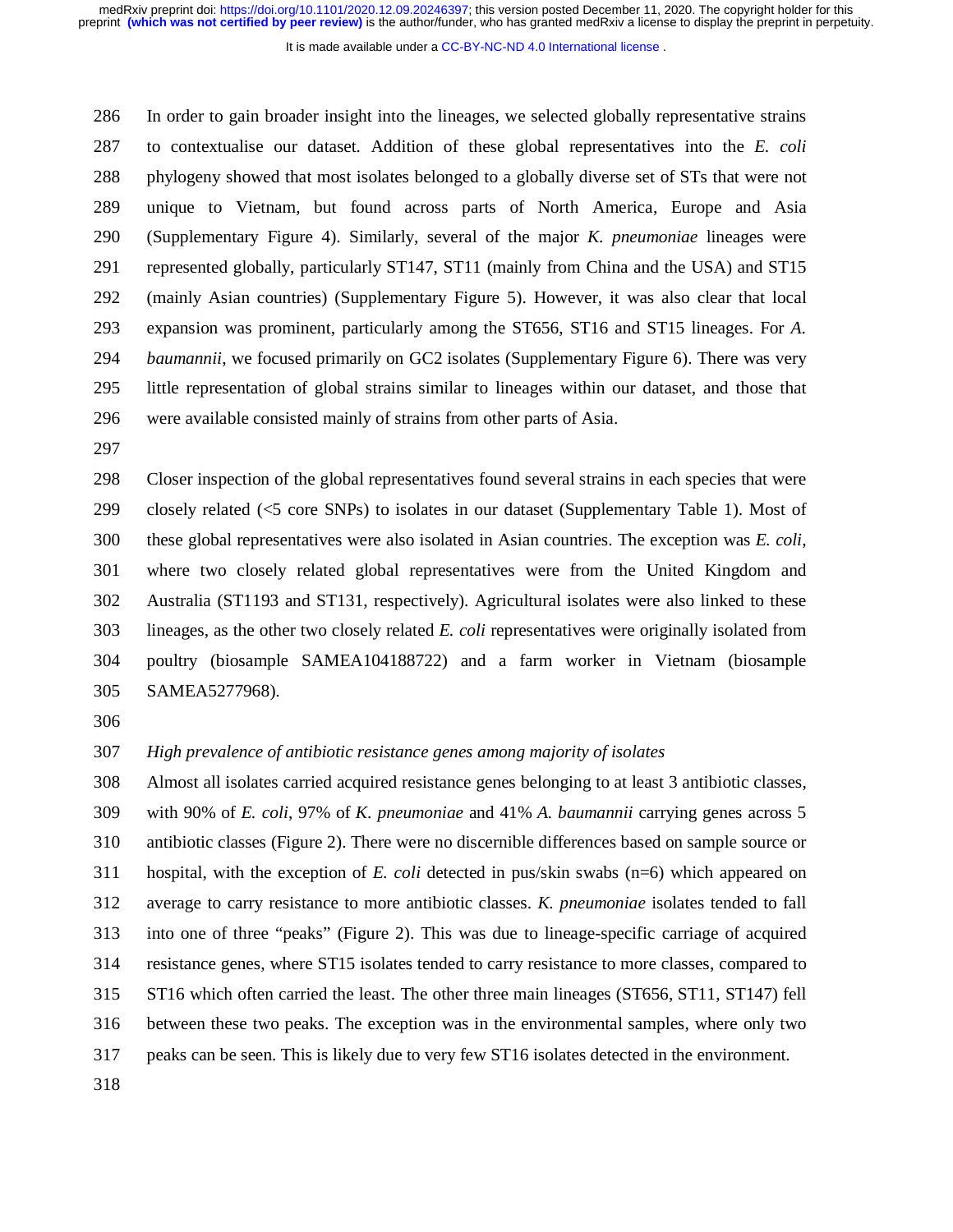It is made available under a CC-BY-NC-ND 4.0 International license.



319

320 **Figure 2:** Summary of isolates and the number of antibiotic resistance classes separated by species, hospital and 321 sample type.

322

323 Resistance to antibiotics classes varied across the *E. coli* phylogeny, reflective of the 324 diversity of strains within the dataset (Supplementary Figure 7). *bla*CTX-M genes were 325 found in most *E. coli*, with *bla*CTX-M-15 (36%), *bla*CTX-M-27 (30%) and *bla*CTX-M-55 326 (17%) the most prevalent (Table 2). *bla*KPC-2 (13%) and *bla*NDM-[1,4,5,7] (24%) were 327 present sporadically across the phylogroups, suggesting independent acquisitions events. 328 Only 4% (n=28) of isolates carried *mcr* genes conferring resistance to colistin. Again, these 329 seemed to be independent acquisitions, with the exception of an ST206 cluster (phylogroup 330 A; n=11) involving three patients from NHTD.

331

332 Conversely, MDR gene presence across the *K. pneumoniae* isolates appeared consistent with 333 the main lineages, suggesting clonal expansion rather than diverse sampling of the species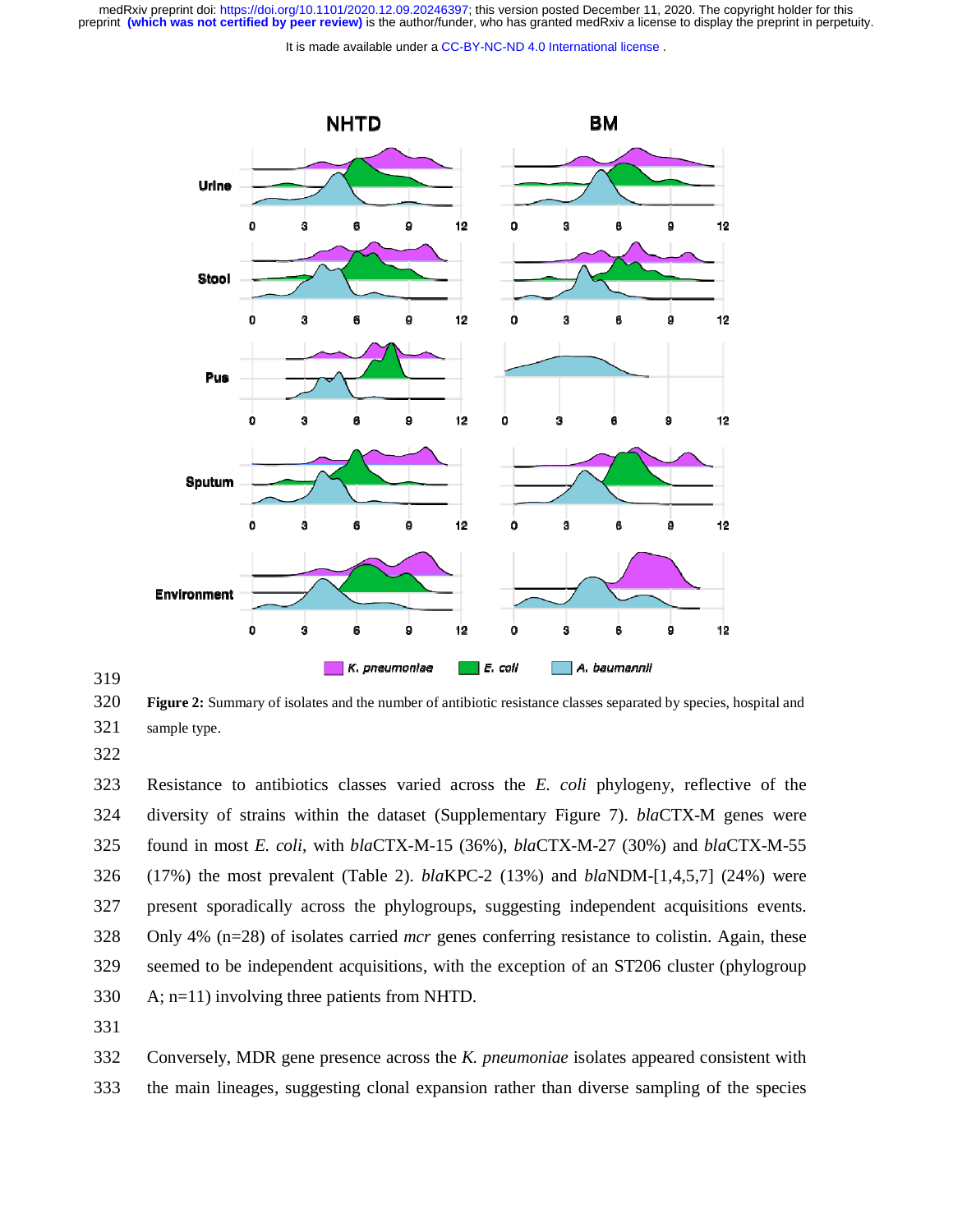It is made available under a [CC-BY-NC-ND 4.0 International license](http://creativecommons.org/licenses/by-nc-nd/4.0/) .

334 (Supplementary figure 8). Similar to the *E. coli*, incidence of *bla*CTX-M-15 (37.5%) was

335 high, but less so overall compared to blaKPC-2 (45%) and *bla*NDM (54%) (NDM-4 [27.9%],

- 336 NDM-1 [24.7%] and NDM-5 [1.8%]) (Table 2).
- 337

338 Acquired AMR genes were overall less prevalent among the *A. baumannii* isolates. Similar to 339 the *K. pneumoniae*, resistance to specific classes tended to be a feature of each distinct 340 lineage, suggesting clonal expansion (Supplementary Figure 9). The carbapenemase gene 341 *bla*OXA-23 was present in 83% of the dataset, with *bla*OXA-58 and *bla*OXA-72 present at 342 much lower frequencies (5% and 0.2% respectively) (Table 2). The aminoglycoside 343 resistance gene *armA* was also highly prevalent (76%).

344

345 Overall, 133 AMR genes were detected in BM and 154 were detected in NHTD. 49 genes 346 were unique to either hospital (35 in NHTD, 14 in BM), but were only detected at a 347 prevalence of less than 0.1%, suggesting sporadic cases. The remaining 129 genes were the 348 same across both hospitals. The genes with the highest prevalence (at least 1%) were found to 349 be almost identical in both hospitals, with the exception of *bla*NDM-4 (0.98%), *dfrA12* 350 (0.92%), *rmtB1* (0.86%), *qnrB6* (0.74%) and *bla*OXA-181 (0.56%) which were below 1% 351 prevalence in NHTD.

352

353 In order to determine if certain time points throughout the study had different gene burdens 354 (potentially indicative of mobile genetic element [MGE]-mediated transmission), we plotted 355 gene presence versus date for genes equivalent to 1% prevalence in either hospital 356 (Supplementary Figures 10). Overall, we found that both ICUs had a consistently high 357 burden, making it difficult to distinguish significant gene fluctuations over time. In NHTD, 358 we observed three genes that seemed to peak between November to December 2017. 359 Examination of our dataset for isolates with these three genes (*bla*NDM-4, *bla*OXA-181 and 360 *rmtB1*) revealed a subset of ST16 *K. pneumoniae* that carried all three genes as well as a 361 single ST11 isolate from BM. We plotted the presence of these isolates over time, which 362 mirrored the rise in prevalence in NHTD over the November to December period 363 (Supplementary Figure 11). No *E. coli* nor *A. baumannii* isolates in this dataset carried all 364 three genes.

- 365
- 366
- 367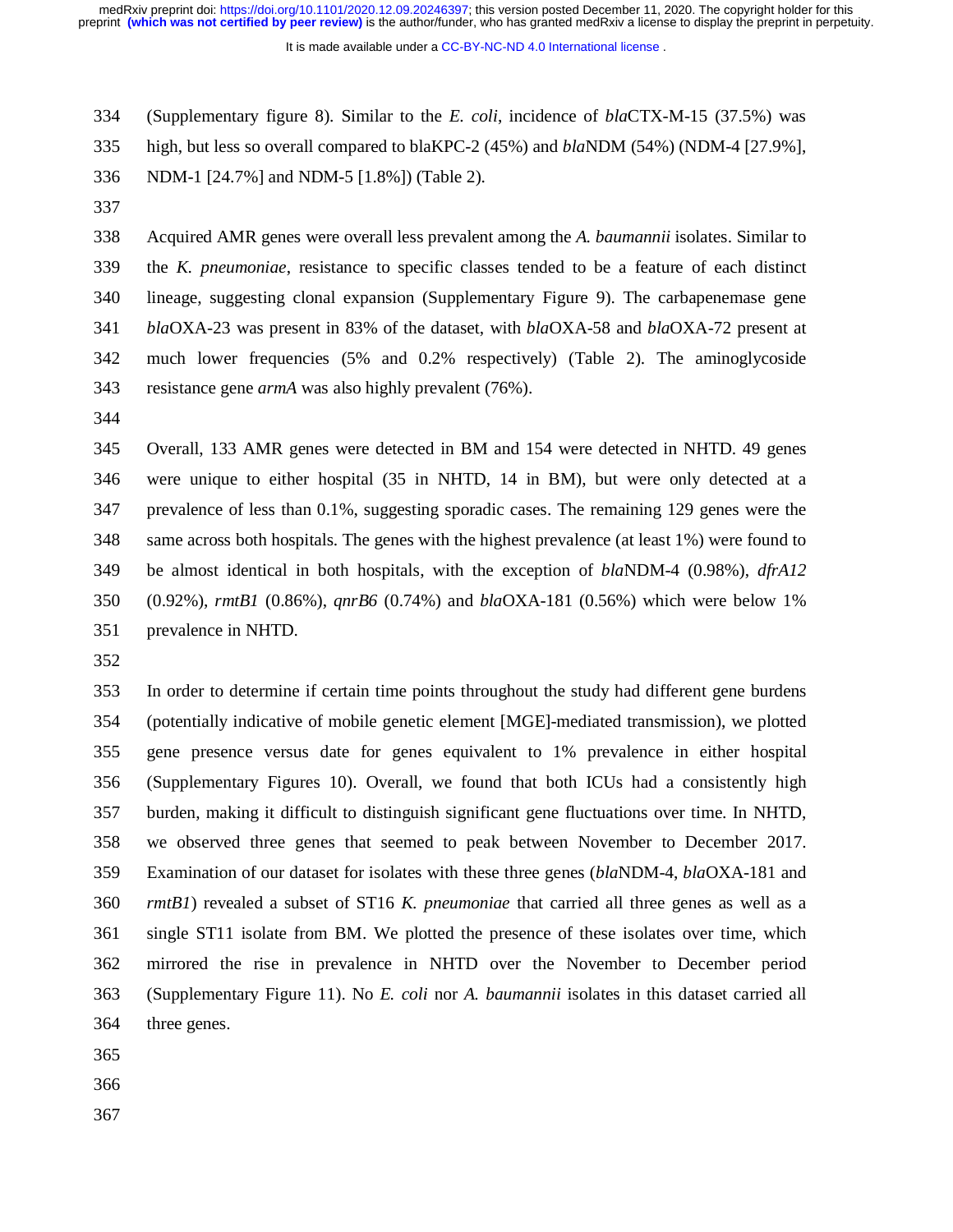It is made available under a [CC-BY-NC-ND 4.0 International license](http://creativecommons.org/licenses/by-nc-nd/4.0/) .

368

369

## 370 **Table 2: Summary of resistance genes found in the three species**

| Resistance gene class | Escherichia coli | Acinetobacter    | Klebsiella pneumoniae |
|-----------------------|------------------|------------------|-----------------------|
|                       |                  | <b>baumannii</b> |                       |
| Tetracycline          | 563 (78.1%)      | 701 (62.8%)      | 753 (57.2%)           |
| Sulphonamide          | 649 (90%)        | 746 (66.8%)      | 969 (73.6%)           |
| Fluoroquinolone       | 161 (22.3%)      | 19 (1.7%)        | $1187^3(90.2\%)$      |
| Colistin              | 28 (3.9%)        | $0(0\%)$         | $10(0.8\%)$           |
| Fosfomycin            | 48 (6.7%)        | $5(0.4\%)$       | $1316^3(100\%)$       |
| <b>MLS</b>            | 579 (80%)        | 816 (73.1%)      | 623 (47.3%)           |
| Trimethoprim          | 621 (86.1%)      | 41 (3.7%)        | 982 (74.6%)           |
| Phenicols             | 274 (38%)        | 176 (15.8%)      | 675 (51.3%)           |
| Bleomycin             | 179 (24.8%)      | 36 (3.2%)        | 717 (54.5%)           |
| $\beta$ -lactamase    | 718 (99.6%)      | 1018 (91.2%)     | 1286 (97.7%)          |
| Class C:              |                  |                  |                       |
| $\rm EC$              | 721 <sup>1</sup> | $\boldsymbol{2}$ | $\boldsymbol{0}$      |
| ACT                   | $\boldsymbol{0}$ | $\mathbf{1}$     | $\overline{0}$        |
| <b>CMY</b>            | 209              | $\mathbf{1}$     | $\overline{2}$        |
| <b>DHA</b>            | $26\,$           | $\overline{2}$   | 24                    |
| Class A:              |                  |                  |                       |
| LAP                   | 17               | $\mathbf{0}$     | 142                   |
| <b>CARB</b>           | $\boldsymbol{0}$ | 63               | $\boldsymbol{0}$      |
| <b>PER</b>            | $\boldsymbol{0}$ | 68               | $\boldsymbol{0}$      |
| <b>TEM</b>            | 347              | 697              | 686                   |
| <b>SHV</b>            | $\overline{7}$   | 9                | $1292^3$              |
| <b>VEB</b>            | $\overline{0}$   | 12               | $\mathfrak{Z}$        |
| <b>CTX</b>            | 613              | $\overline{4}$   | 681                   |
| <b>KPC</b>            | 94               | $\overline{3}$   | 593                   |
| Class D:              |                  |                  |                       |
| OXA                   | 251              | $996^2$          | 611                   |
| Class B:              |                  |                  |                       |
| IMP                   | $\overline{0}$   | 6                | $\mathbf{1}$          |
| <b>NDM</b>            | 173              | 35               | 716                   |
| Rifamycin             | 114 (15.8%)      | 63 (5.6%)        | 810 (61.6%)           |
| Aminoglycoside        | 680 (94.3%)      | 1115 (99.9%)     | 1290 (98%)            |
| Streptothricin        | 11(1.53%)        | 8(0.7%)          | $0(0\%)$              |

1 371 blaEC intrinsic in *E. coli* 

2 372 blaADC and blaOXA intrinsic in *A. baumannii* (except OXA-[1,10,23,58,72])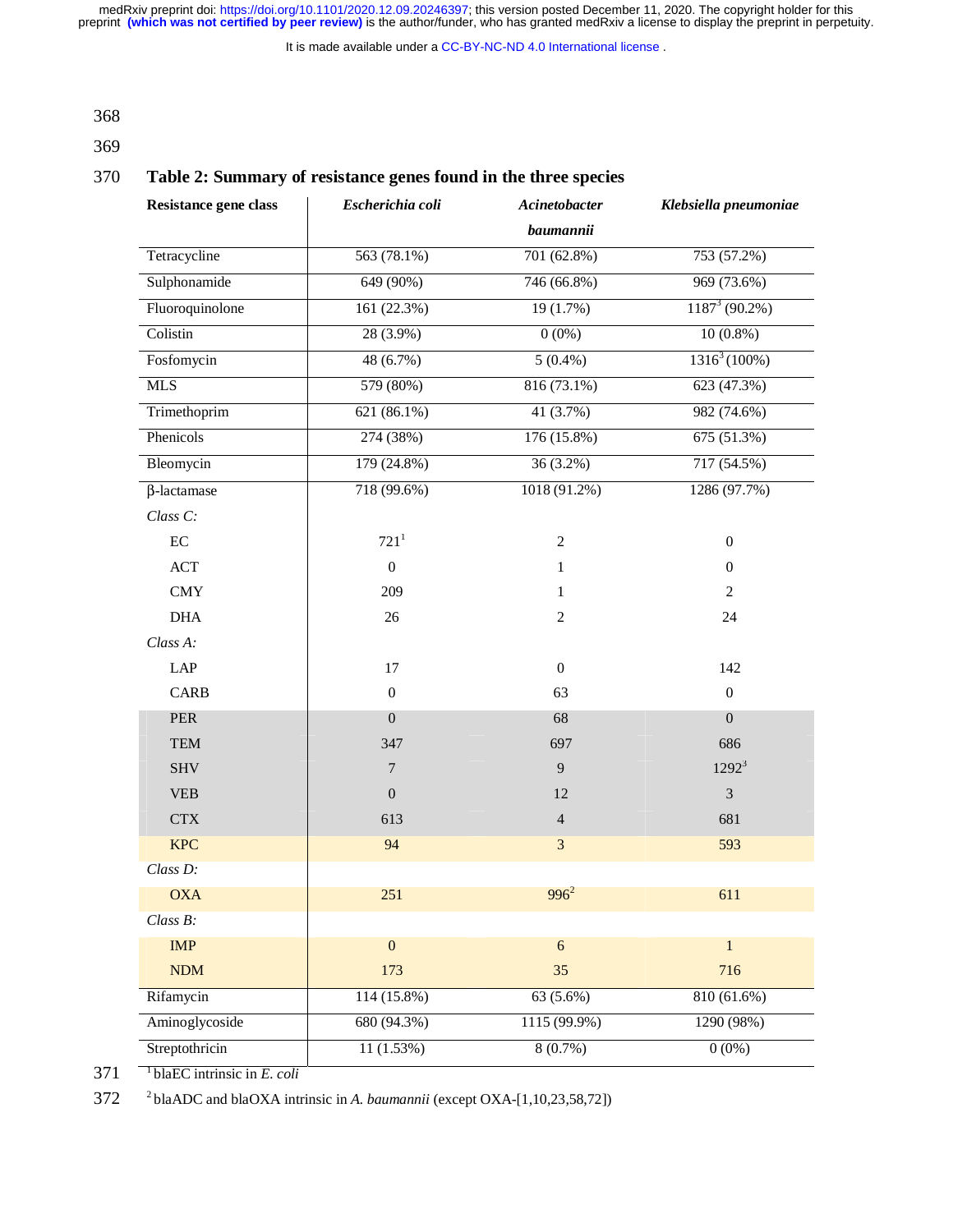It is made available under a CC-BY-NC-ND 4.0 International license.

- 3 373 fosA (fosfomycin), oqxAB (fluoroquinolone) and blaSHV intrinsic in *K. pneumoniae*
- 374 ESBL resistance genes are highlighted in grey and carbapenem resistance genes in yellow
- 375 *Most patients carried several AMR strains*
- 376
- 377 Over half of the patients in this study had multiple isolates of the same species during their
- 378 stay (*E. coli*: 51%, *K. pneumoniae*: 57%, *A. baumannii*: 58%). Of these patients, 60-70% had
- 379 different sequence types (ST) (*E. coli*: 67%, *K. pneumoniae*: 68%, *A. baumannii*: 64%)
- 380 (Figure 3). For *E. coli* and *K. pneumoniae*, the majority of patients only had isolates detected
- 381 in stool (80% and 54%, respectively). Conversely, most patients with *A. baumannii* were 382 detected only in sputum (38%), or sputum and stool (32%).
- 383





386 **Figure 3: Overview of strain diversity, recurrence and source among study patients: "**Patients" refers to 387 the total number of patients in this study that had at least one isolate of that species. Within each species, we 388 evaluated whether patients had (i) only a single isolate for that species, or (ii) multiple isolates. If only a single 389 isolate, we determined whether it was collected on admission to the ICU or after. For multiple isolates, we 390 determined if the patient's isolates were the same ST (recurrent) or a different ST. We finally looked at how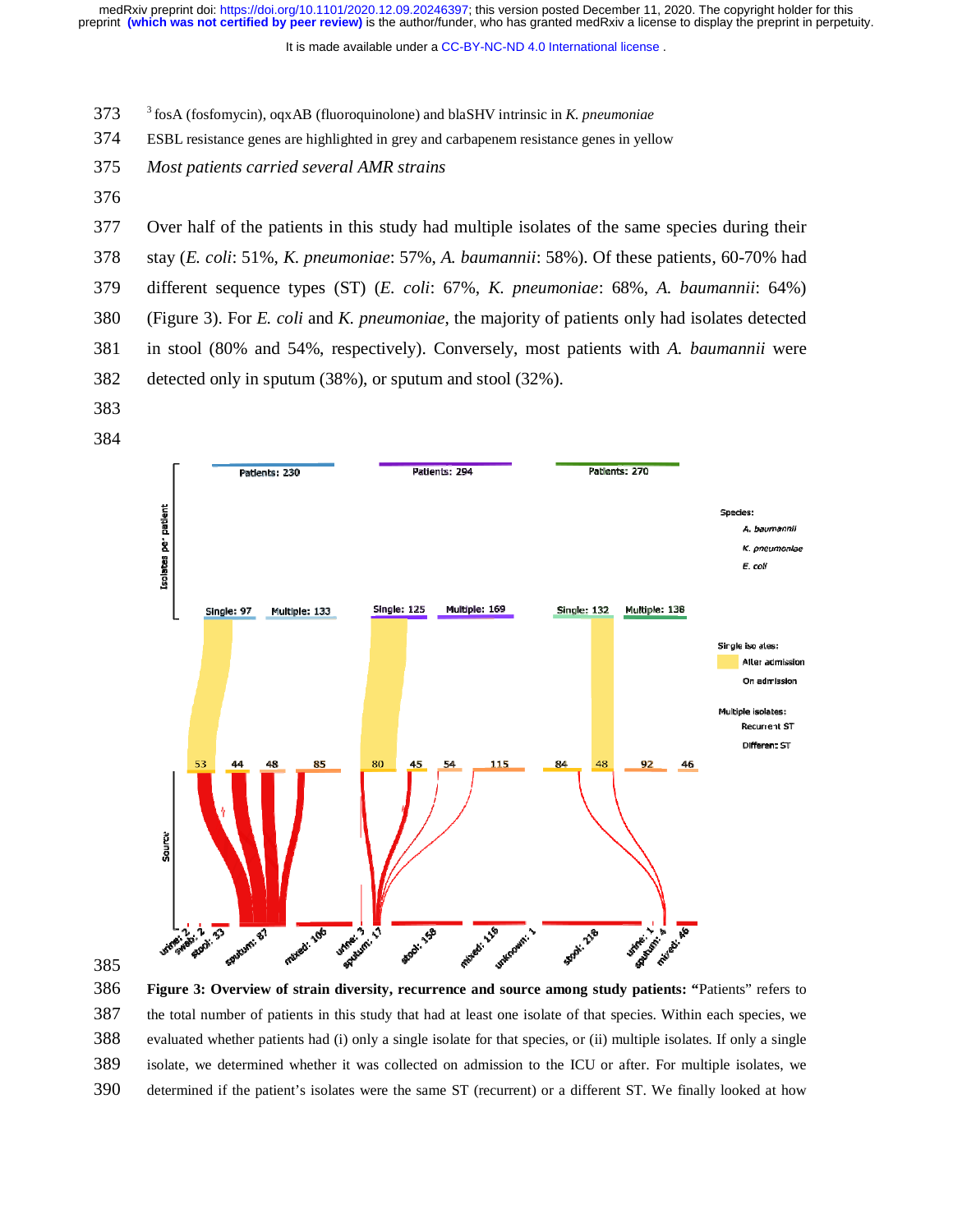It is made available under a [CC-BY-NC-ND 4.0 International license](http://creativecommons.org/licenses/by-nc-nd/4.0/) .

391 many patients had isolates from one site (urine, swab, stool or sputum) or mixed sites (any combination of 392 sites).

393

394 *Evidence of extensive transmission between ICU patients* 

395 Temporal observation of the isolates found no obvious association of any time point with any 396 ST to suggest an outbreak of a specific lineage. In order to investigate potential clusters 397 within the ICUs at a higher resolution, we examined plausible short-term transmission events 398 using single nucleotide polymorphisms (SNPs).

399

400 To identify closely related strains that could indicate recent transmission, we evaluated 401 clusters based on SNP distances across the core genome of each species for this dataset. 402 Given the short sampling period, none of the three major species were likely to acquire more 403 than 1 SNP while in the hospital. As such, we looked at samples with genomic evidence of 404 most recent transmission; zero SNP clusters. Clusters were defined when they involved  $>1$ 405 patient. Clusters involving a single patient and environmental samples were not included.

406

407 Most clusters were detected in *K. pneumoniae* and *A. baumannii* isolates, with 71 and 74 408 clusters representing 38% and 52% of total isolates for that species, respectively (Figure 4). 409 *K. pneumoniae* had some of the largest clusters, ranging in size from 2 to 79 isolates, while *A.*  410 *baumannii* clusters were smaller, between 2 to 33 isolates. Only 22 clusters were detected in 411 *E. coli* and were generally small (median 3 isolates, range 2 to 9 isolates), representing only 412 13% of the *E. coli* dataset.

413

414 For all three species, the majority of clusters were detected between patients within a single 415 ICU. Evaluating admission and discharge dates further confirmed patient overlap in these 416 clusters (Figure 4, Supplementary Figures 12 to 17).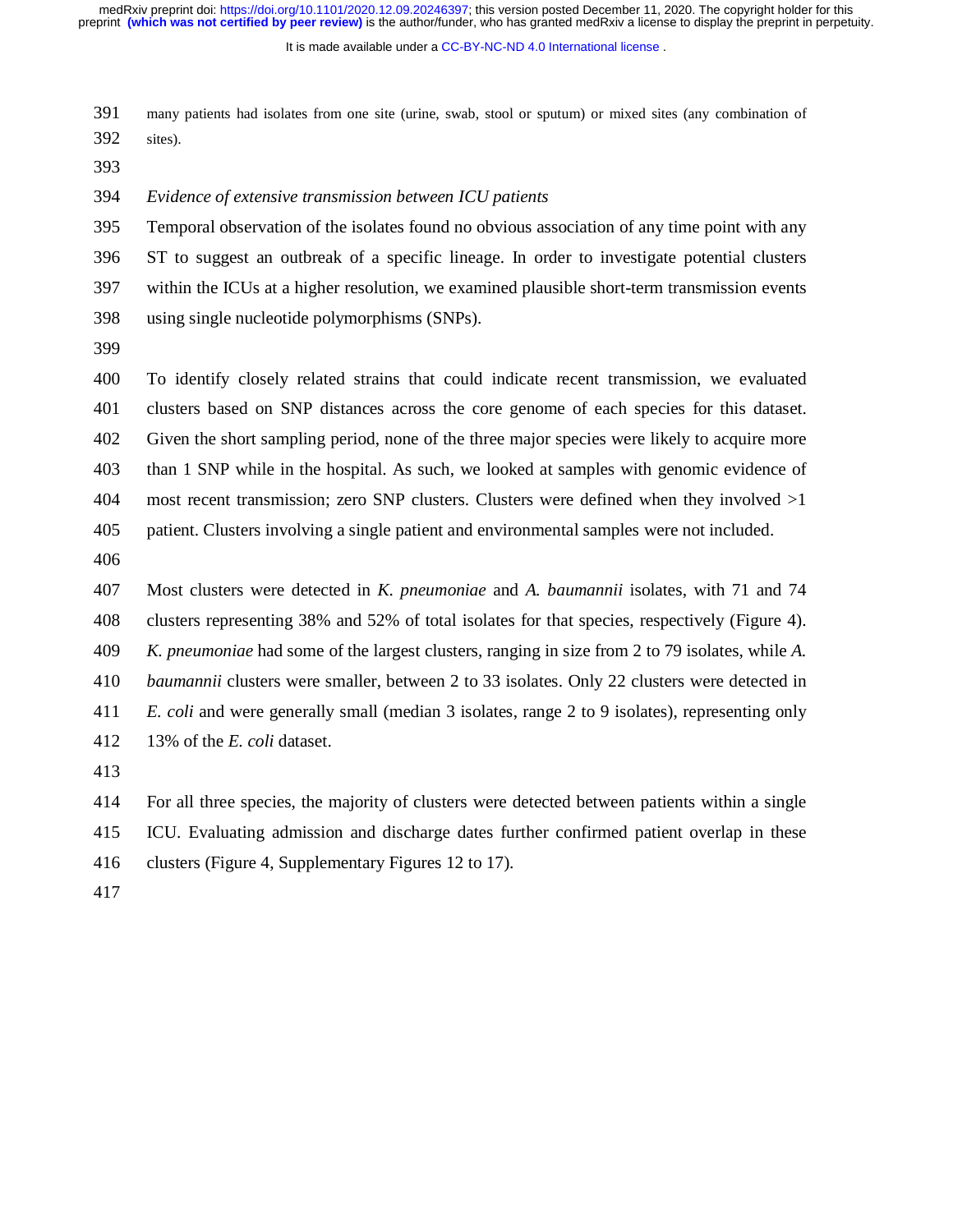It is made available under a CC-BY-NC-ND 4.0 International license.



418

419 **Figure 4: Summary of 0 SNP clusters in all species:** Clusters were defined as (i) multiple patients: samples 420 were derived from at least two different patients, or (ii) same patient: isolates were derived from the same 421 patient, or only a single patient and the environment. Epidemiological evidence to support clusters was defined 422 as (i) confirmed patient overlap: all patient ICU stays overlap with another in the same cluster, (ii) some patient 423 overlap: at least 2 patient ICU stays overlap, and (iii) zero patient overlap between all patients in cluster. ENV 424 isolate in clusters: clusters were counted if an environmental isolate was found in that cluster. Colonisation vs. 425 infection: clusters were counted if they (a) had only isolates from stool (i.e. colonisation) or (b) had isolates 426 from urine, swabs and/or sputum with or without isolates from stool (i.e. infection).

427

428 *A. baumannii* clusters were most often associated with environmental isolates (24/74 clusters, 429 Figure 4). The largest *A. baumannii* cluster within the same hospital ICU involved 33 isolates 430 from eight patients and eight environmental samples (Supplementary Figure 13; ST451, 431 cluster number 13). Admissions for patients in this cluster overlapped with detection of the 432 same strain in the environment, which was also detected in the hospital environment several 433 months later. Only two *E. coli* clusters contained related environmental isolates. *K.*  434 *pneumoniae* environmental isolates were more often found in within-hospital (ICU) clusters 435 (n=11) compared to between-hospital clusters (n=4).

436

437 To broadly evaluate infection risk for each outbreak cluster, we determine whether clusters 438 contained (i) stool sample / rectal isolates only, indicating colonisation or (ii) isolates from 439 urine, skin swab or sputum samples, which could represent infection or colonisation at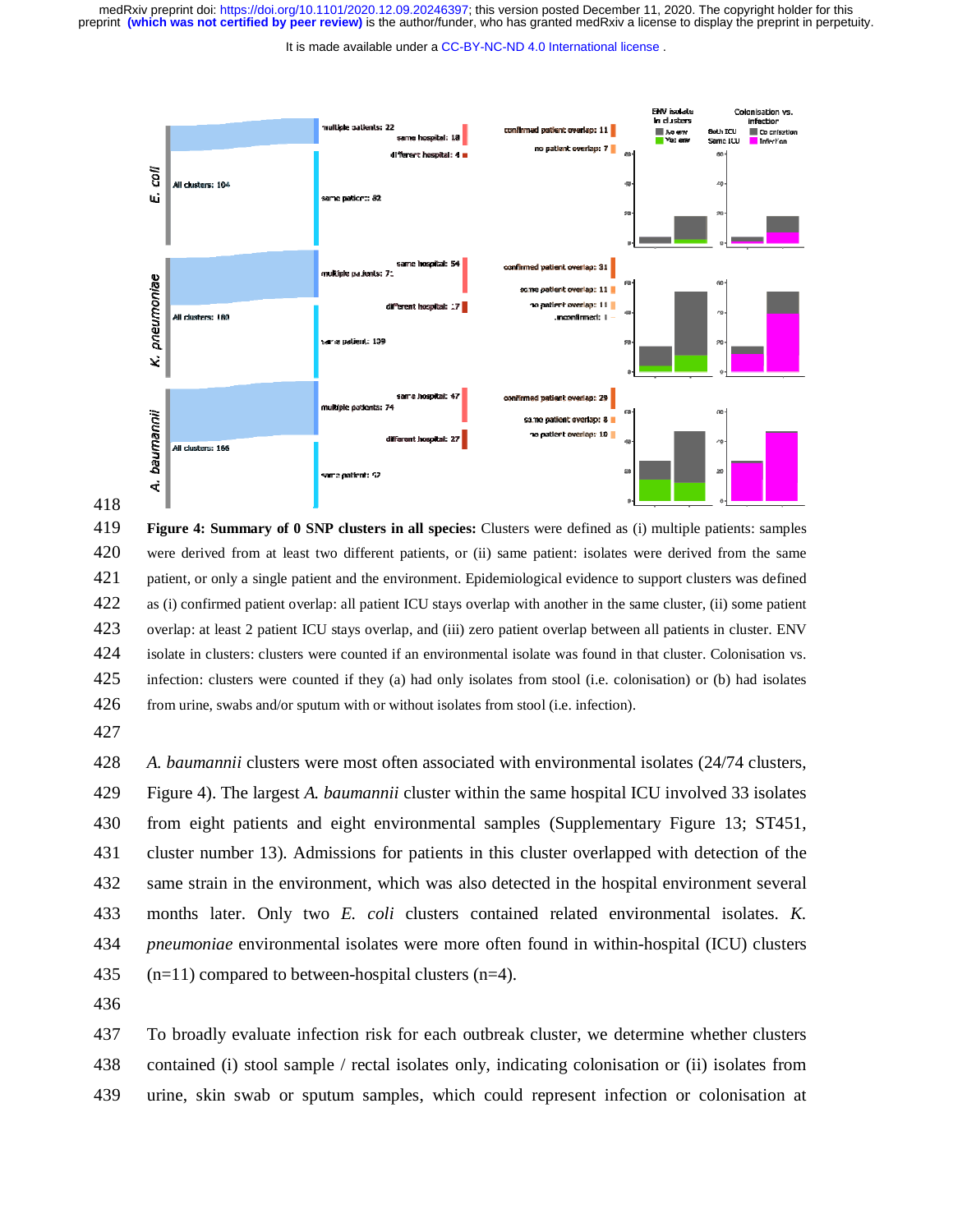It is made available under a CC-BY-NC-ND 4.0 International license.

440 multiple sites. The majority of *A. baumannii* clusters contained isolates from non-stool /

441 rectal swab samples (Figure 4). Conversely, colonisation-only clusters were common for *E.* 

442 *coli*; the largest *E. coli* cluster involving both hospital ICUs contained only 5 isolates from

443 four patients, which were all isolated from stool (Supplementary Figure 14; ST617, cluster

444 number 37). *K. pneumoniae* clusters were a mix, with both colonisation-only clusters and

- 445 infection clusters.
- 446

447 In addition to suspected within-ICU transmission, we also detected a number of clusters 448 involving patients from both hospital ICUs (Figure 4). The most pronounced example of this 449 was a large ST15 *K. pneumoniae* cluster involving 79 isolates from 38 patients and 6 450 environmental samples (Supplementary Figure 18). Most were collected between July to 451 September, with some late occurrences in October and November. All patients from NHTD 452 between July to September had overlapping timelines, consistent with spread within the ICU 453 (Supplementary figure 16; ST15, cluster number 15). Only one patient had no evidence of 454 overlap (ND162) but did cluster with environmental isolates from the same timeframe, 455 indicating a possible environmental source. Patients from BM appeared to have both patient 456 overlap and consecutive acquisitions without patient overlap as time progressed. This 457 suggests that patient transmission and also transmission via other routes (e.g. inadequate 458 cleaning before the next patient, transmission via healthcare workers) may have been 459 important factors in the spread of this strain.

460

461 The identification of closely related isolates between independently operating ICUs 462 suggested that there may have been a common source located outside the ICU e.g admission 463 to the same location prior to admission to ICU. To determine if certain lineages were more 464 associated with acquisition within the ICU, we assessed diversity on arrival (i.e. the patients 465 first sample) versus diversity within the ICU (all other samples). Based on ST alone, we 466 found a slight increase in diversity in the ICU versus on arrival (Supplementary Figure 19). 467 However, the unique STs recovered in either setting only represented a small portion of the 468 isolates overall. All of the main lineages for each species were found on both admission and 469 within the ICU (Supplementary Figure 19 and 20).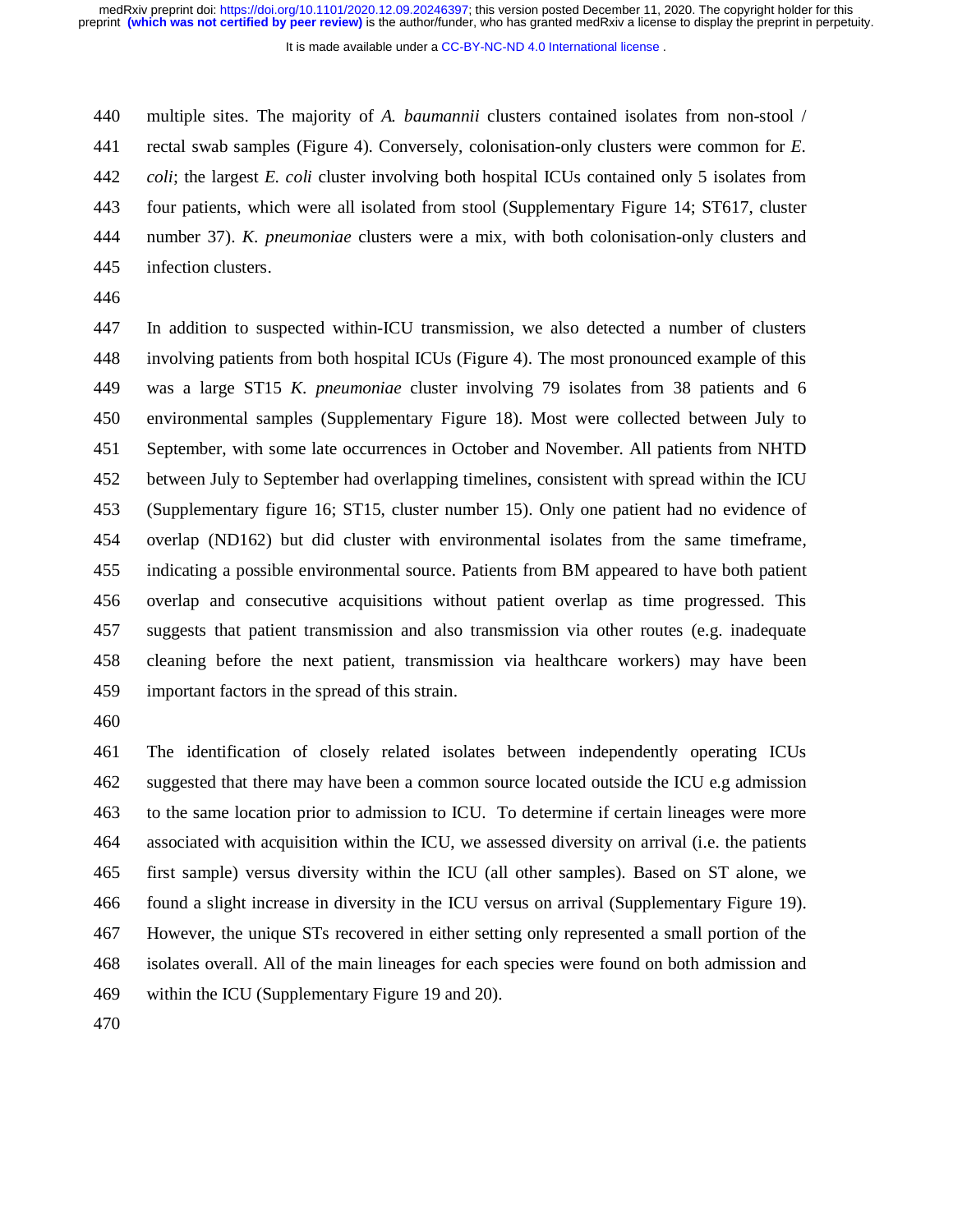It is made available under a [CC-BY-NC-ND 4.0 International license](http://creativecommons.org/licenses/by-nc-nd/4.0/) .



472 **Figure 5: Scatterpie showing the number of clusters in patients across all species:** y-axis represents patients 473 from BM or NHTD involved in at least one 0 SNP cluster. X-axis represents length of stay for that patient; one 474 pie is plotted per patient at the duration of their stay. Each circle represents 0 SNP clusters in a single patient. 475 The size of the clusters corresponds to the number of clusters, while the colour relates to the species. The left 476 plot shows all 0 SNP clusters, while the right plot shows clusters condensed at 5 SNPs.

477

- 478
- 479
- 480
- 481
- 482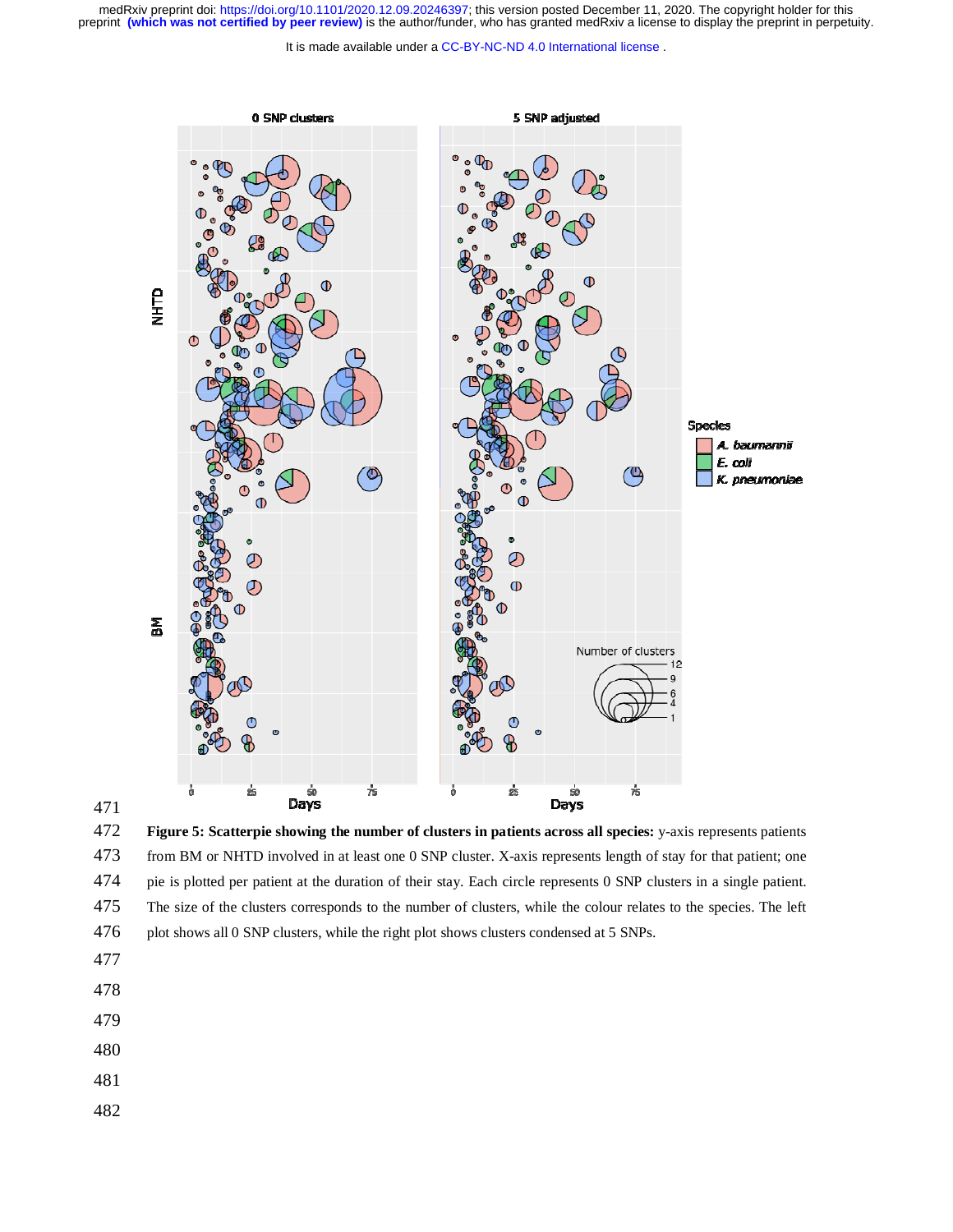It is made available under a CC-BY-NC-ND 4.0 International license.

### 483 *Identification of multiple transmission clusters per patients*

484 Overall, there were 251 patients (representing 68% of the cohort) involved in 167 clusters 485 across the three species collected over the course of this study. 112 patients were only 486 involved in a single cluster during their time in the ICU (Figure 5). However, the remaining 487 139 patients were involved in at least two clusters, with one patient involved in 12 clusters 488 detected at 0 SNPs. For patients with at least two clusters, 20 had clusters from all three 489 species, 94 had clusters from two species and 25 had only one species. Overall, we saw a 490 general trend towards more clusters in a single patient as they spent more time in the ICU 491 ward.

492

493 To determine if our clusters were potentially derived from a single original cluster predating 494 their time in the ICU, we looked at SNP distances between clusters of the same ST 495 (Supplementary Figure 21). At a threshold of five SNPs, several of the prominent STs within 496 each species formed large clusters, including ST804 in *A. baumannii* and ST16 in *K.*  497 *pneumoniae*. At this threshold, we found 29 clusters in the *A. baumannii* dataset (originally 498 74), 23 clusters in the *K. pneumoniae* (originally 71) and 19 clusters in *E. coli* (originally 22). 499 By readjusting our analysis per patient using these clusters, we found that 123 patients had 500 only a single cluster during their stay (Figure 5). 128 patients had 2 clusters, with the 501 maximum number of clusters in a single patient being 7 (n=3 patients).

502

503

#### 504 **Discussion**

505 Here we present a large prospective surveillance study of three key AMR pathogens from 506 two hospital ICUs in Vietnam. We used WGS to capture a high-resolution snapshot of the 507 dominant circulating lineages over a six-month period. In this study we focused on *E. coli, K.*  508 *pneumoniae*, and *A. baumannii*, as these were the most commonly isolated species from both 509 ICUs. These three species have also been reported as highly prevalent in other Vietnamese 510 studies (*44*), and are amongst the most clinically significant Gram-negative bacteria, having 511 been designated as "critical" priority pathogens for research and development of new 512 antibiotics by the World Health Organisation (*45*).

513

514 Phylogenetic analysis of all three species suggested local dominance of specific lineages for 515 *K. pneumoniae* and *A. baumannii*. Comparison to global representatives found few closely 516 linked strains, with an overall preference for local clustering. This was particularly evident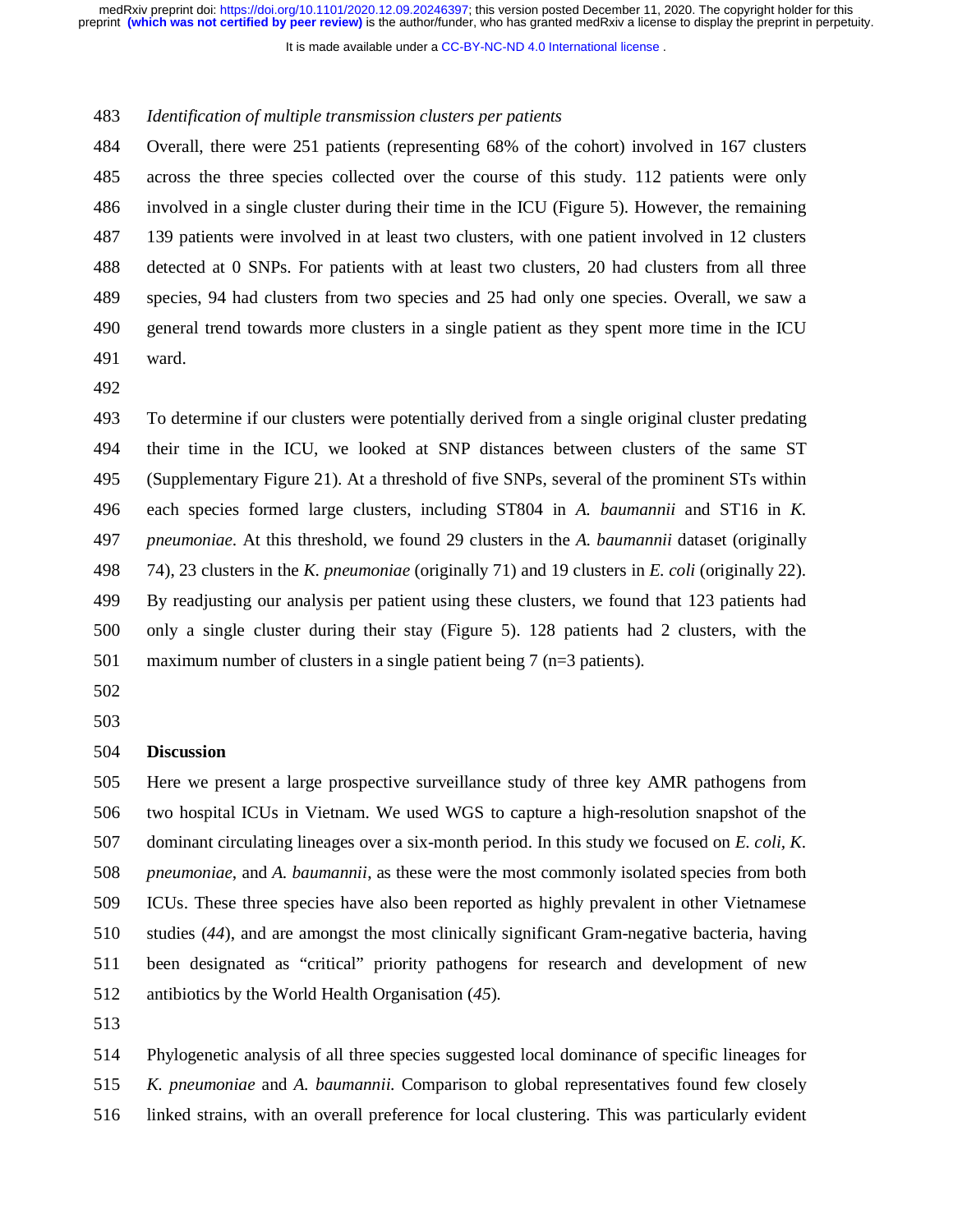It is made available under a [CC-BY-NC-ND 4.0 International license](http://creativecommons.org/licenses/by-nc-nd/4.0/) .

517 for *K. pneumoniae* ST15, ST656, ST11 and ST16 and many of the GC2 isolates for *A.*  518 *baumannii*. One notable exception was from a study conducted in southern Vietnam (*46*), 519 where a number of GC2 *A. baumannii* strains were found to be closely related to ST571 520 isolates from this study. Similar studies in other Vietnamese hospital settings have also 521 identified *K. pneumoniae* isolates corresponding to ST15 (*23*), ST16 (*47*) and ST11 (*48*) with 522 similar antimicrobial resistance profiles carrying *bla*KPC and *bla*NDM. This suggests that 523 these lineages may not be restricted to referral hospitals in Hanoi but may potentially occur 524 throughout Vietnam. In contrast, analysis of the study *E. coli* isolates and comparison with 525 global references did not identify evidence for locally dominant lineages, instead showing 526 large dispersal of global strains throughout the phylogeny.

527

528 Despite limiting our study samples to ESBL-producing and/or carbapenem-resistant isolates 529 belonging to three species, we identified a large number of isolates with an average of 16.55 530 and 9.68 isolates/day from patients in BMH and NHTD, respectively. This is an exceedingly 531 high number compared to other countries, such as the United Kingdom (UK), where a similar 532 study only found 199 ESBL-producing Enterobacteriaceae over the course of one year (0.5 533 isolates/day) from three hospital sites between 2008 to 2009 (*49*). A point-prevalence survey 534 conducted in a UK hospital in 2017 also identified no positive carbapenemase-producing 535 Enterobacteriaceae (CPE) from 540 samples (*50*).

536

537 Nearly all of the isolates presented in this study were characterised as multi-drug resistant 538 (MDR) on the basis of resistance to three or more antimicrobial drug classes (*51*). *K.*  539 *pneumoniae* was found to be particularly resistant, with a number of isolates carrying genes 540 to more than nine antibiotic classes. The only drug to which we did not observe extensive 541 resistance was *mcr* gene-mediated colistin resistance, which has been reported in animal 542 farming and agriculture in Vietnam (*52-55*). It is possible that the *mcr* gene has not yet 543 become disseminated to more urban areas of Vietnam, despite the use of colistin in clinical 544 settings. A limited number of isolates displayed mutational changes related to colistin 545 resistance, such as interruption of the *mgrB* gene in *K. pneumoniae* (*56*). We did not further 546 investigate the role of mutational colistin resistance as we did not have the capacity to 547 corroborate genotypic resistance with phenotypic measurements in this study.

548

549 Colonisation was found to be a large reservoir for AMR, with the majority of *E. coli* and 550 more than half of the *K. pneumoniae* isolated from stool samples, as has been documented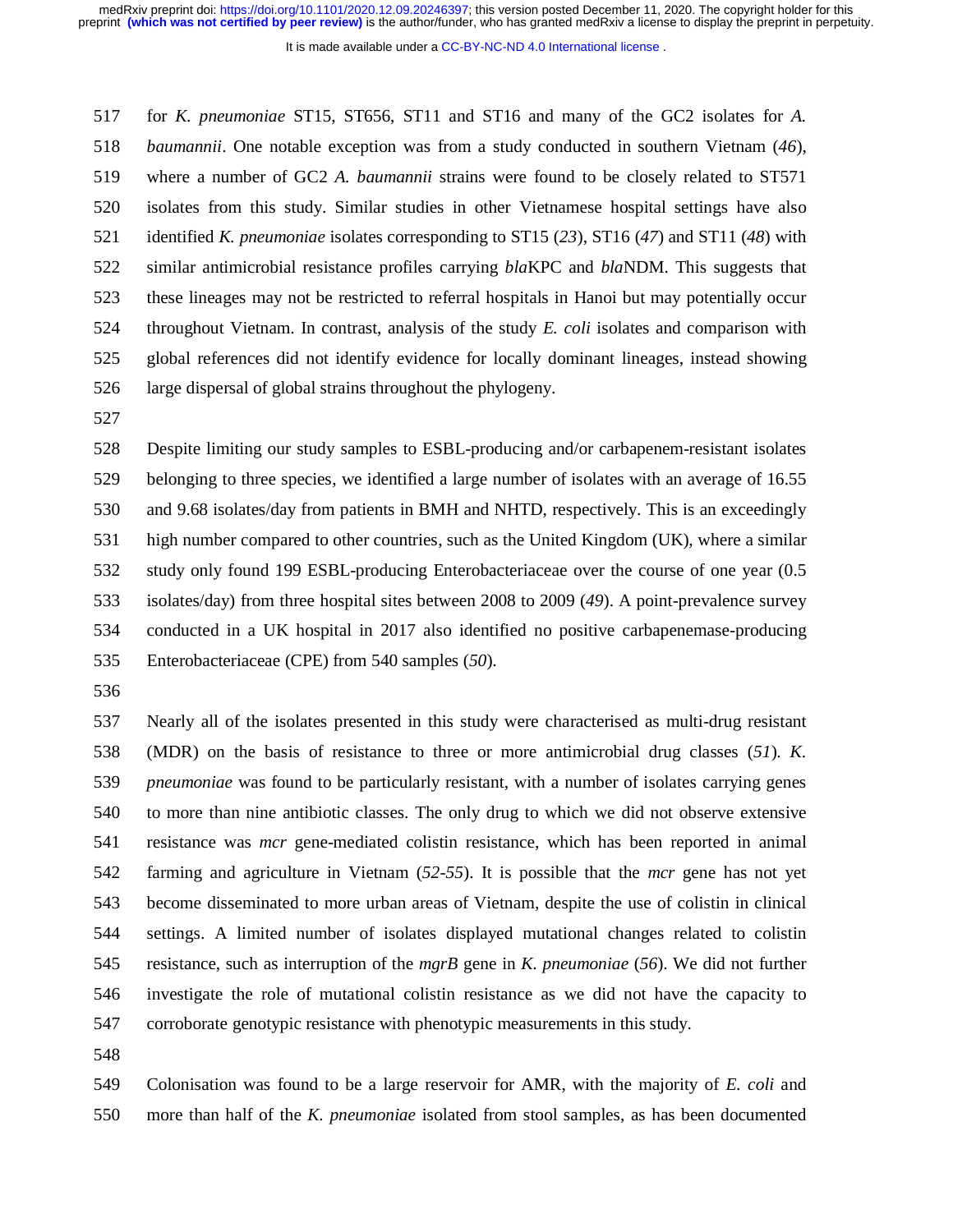It is made available under a [CC-BY-NC-ND 4.0 International license](http://creativecommons.org/licenses/by-nc-nd/4.0/) .

551 previously in Vietnamese hospitals (*57*). High community usage of antibiotics in Vietnam is 552 likely to promote colonisation with AMR bacteria, as prior treatment with antibiotics is 553 known to lead to colonisation (*58*). Colonisation itself has been identified as a risk factor for 554 subsequent infection (*59-61*), and has been previously documented in ICU patients in 555 southern Vietnam (*62*). Colonisation with AMR *E. coli* has also been identified as a risk for 556 transferral of resistance to other colonising pathogens, such as *Shigella* (*63*).

557

558 Infection control is critically important for reducing the risk of hospital-acquired infections 559 (HAIs) and mortality in ICUs. Here we found evidence for numerous recent transmission 560 events involving multiple patients, where *A. baumannii* and *K. pneumoniae* were more often 561 found in transmission clusters. *A. baumannii* is particularly problematic to control in hospital 562 environments owing to its ability to resist desiccation and cleaning (*64*) and to survive for 563 long periods of time on surfaces (*65, 66*). *K. pneumoniae* is also commonly responsible for 564 outbreaks in healthcare settings globally (*67-69*), and requires immediate and appropriate 565 intervention due to its propensity to be highly resistant and virulent (*70*). Detection and 566 prevention of AMR transmission in LMICs is difficult for a number of reasons. These include 567 limited capacity for microbiological testing, overcrowding of ICUs, inability to isolate ICU 568 patients, and inadequate staff training or knowledge of infection control procedures (*71, 72*). 569 The high level of AMR in this study would have made it difficult to discern specific clusters 570 using phenotypic methods alone. WGS enables accurate investigation of transmission events 571 but its use is limited by lack of infrastructure, expertise and high cost, particularly in 572 resource-constrained settings.

573

574 In addition to evidence for recent transmission between patients on the same ICU, we also 575 identified clusters involving patients from both hospital ICUs. This result was unexpected, as 576 there was no direct transfer of patients between the two ICUs. The most likely explanation 577 for these clusters is a source outside of the ICUs, such as other wards or other hospitals which 578 may have referred patients to ICU. Another possibility is that AMR strains may have been 579 acquired in the community, reflecting high rates antibiotic usage in the community and AMR 580 detection in livestock and food. Based on the similarity between lineages and AMR across 581 both ICUs, we suggest that transmission, particularly of the predominant *A. baumannii* and *K.*  582 *pneumoniae* lineages, is likely already circulating outside of the ICUs, where it is then further 583 propagated.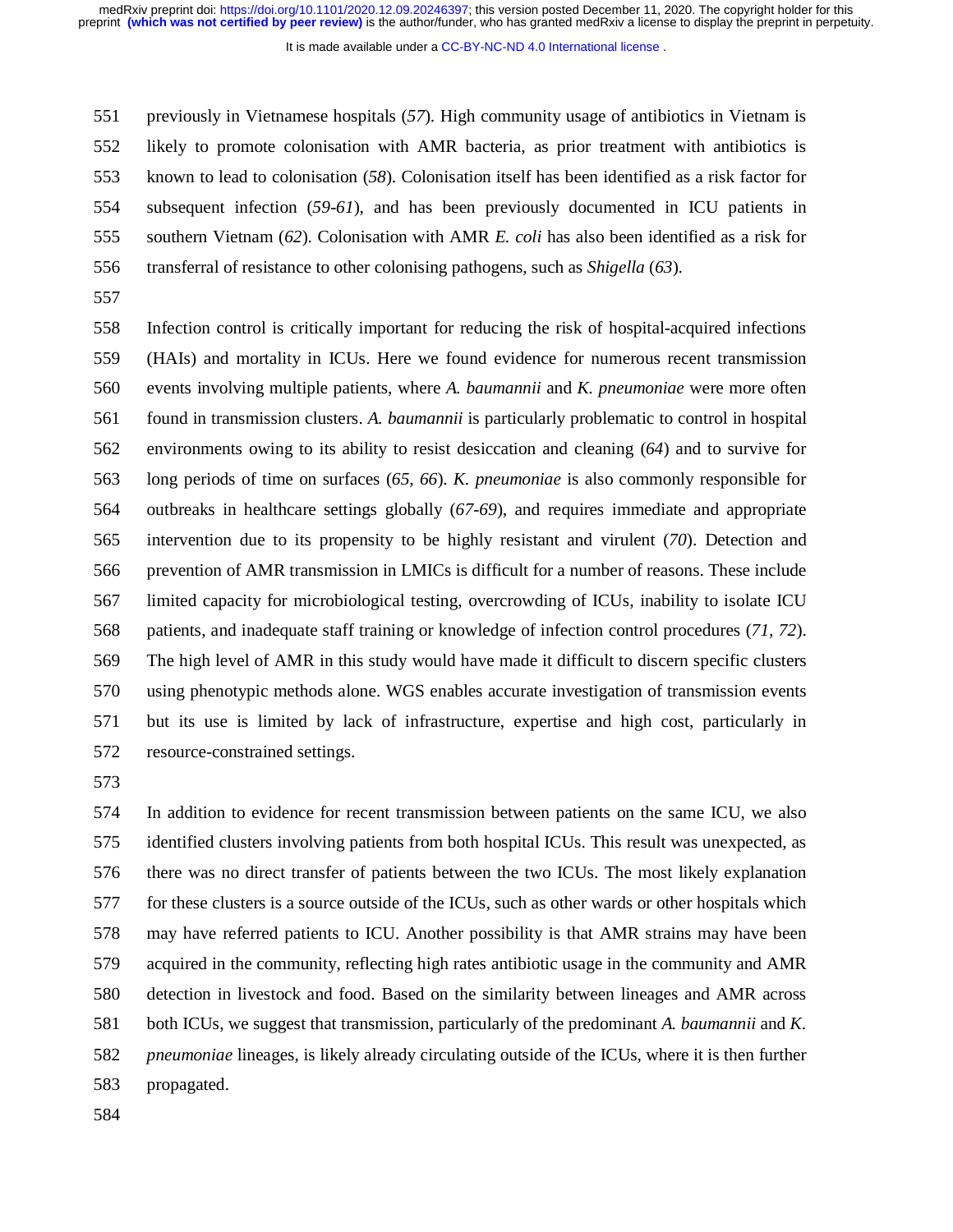It is made available under a [CC-BY-NC-ND 4.0 International license](http://creativecommons.org/licenses/by-nc-nd/4.0/) .

585 We acknowledge some limitations to our study. First, contamination of some of the isolates 586 prior to WGS necessitated additional filtering steps for the majority of samples. Secondly, we 587 did not extensively explore plasmid profiles amongst the samples because of the limitations 588 of short read sequence data. Thirdly, although serial samples were collected and cultured, we 589 selected single colony picks for sequencing. It is therefore possible that some diversity may 590 have been lost at different timepoints during the study sampling period. Finally, this study 591 focused on patient and environmental samples only. We were therefore unable to investigate 592 potential transmission events involving hospital staff and/or visitors.

593

594 Nevertheless, we present the largest prospective surveillance study of multidrug-resistant *E.*  595 *coli*, *A. baumannii* and *K. pneumoniae* in Vietnamese critical care patients to date. The 596 extensive transmission and AMR detected within and between ICU wards suggests dominant 597 circulating lineages of *A. baumannii* and *K. pneumoniae* existing both within hospitals, and 598 potentially in community settings in Vietnam. Further work should be conducted to expand 599 genomic surveillance in hospital and community settings to determine the levels of AMR and 600 prominent lineages in order to inform AMR control strategies in Vietnam.

601

602 *Data sharing* 

603 Genome sequence data have been deposited in the European Nucleotide Archive (ENA) 604 under the Bioproject PRJEB29424. A list of the sample accession numbers is available in 605 Supplementary Dataset 1. Isolate genome assemblies (heterogenous sites masked and 606 unmasked) are available on Figshare under the following DOI: 607 10.6084/m9.figshare.13303253,

- 608 10.6084/m9.figshare.13302728.
- 609

610 *Ethical statement* 

611 The study protocol was approved by the Scientific and Ethical Committees of the National 612 Hospital for Tropical Diseases and Bach Mai Hospital and by the University of Cambridge 613 Human Biology and Research Ethics Committee (reference: HBREC 2017.09). Written 614 informed consent was obtained from the patient or from their relative prior to enrolment in 615 the study.

616

617 *Declaration of interests* 

618 All authors have no conflicts of interest to declare.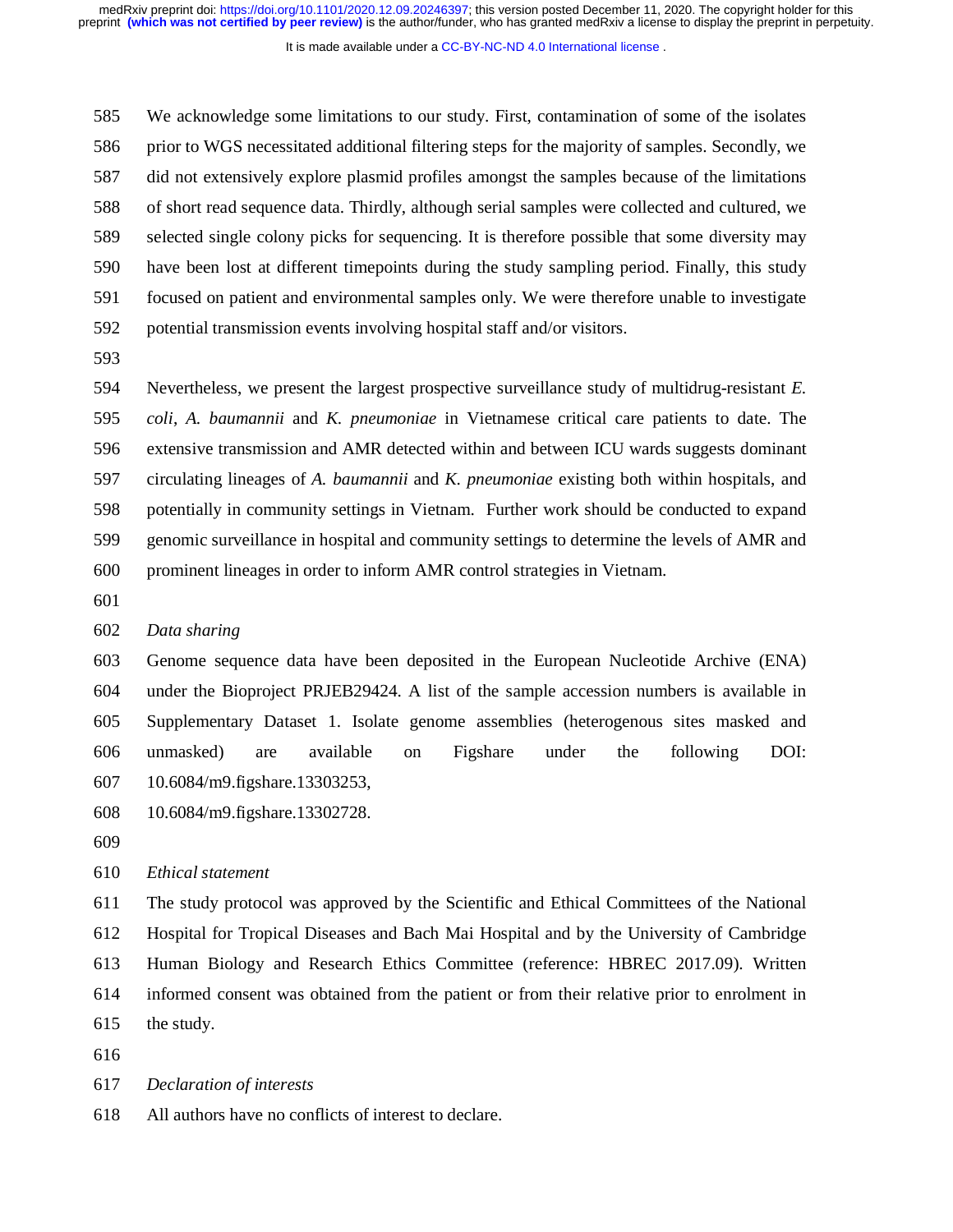It is made available under a [CC-BY-NC-ND 4.0 International license](http://creativecommons.org/licenses/by-nc-nd/4.0/) .

### 620 *Funding statement*

621 This work was funded by the Medical Research Council Newton Fund, the Vietnamese 622 Ministry of Science and Technology (HNQT/SPĐP/04.16), and the Wellcome Trust. LWR is<br>623 supported by an EMBL-EBI biomedical postdoctoral research fellowship. MET was supported by an EMBL-EBI biomedical postdoctoral research fellowship. MET was 624 supported by a Clinician Scientist Fellowship (funded by the Academy of Medical Sciences 625 and the Health Foundation) and the NIHR Cambridge Biomedical Research Centre. The 626 funding source had no role in study design; in the collection, analysis, and interpretation of 627 data; in the writing of the report; and in the decision to submit the paper for publication.

628

## 629 **Author contributions**

- 630 Conceptualisation: LWR, ZI, MET
- 631 Data collection: FK, NTHM, LTH, NGB, DXC, LTH, NTH, TG, CB, HNT, BN, RvD, NVT
- 632 Sample processing: NTH, FK, JB, JH, TF
- 633 Methodology: LWR, ZI
- 634 Formal Analysis: LWR, ZI
- 635 Writing (original draft): LWR
- 636 Writing (review/editing): ZI, MET
- 637 Supervision: NVT, RvD, ZI, MET
- 638 Project administration: LTH, NVT, RvD, MET
- 639 Funding acquisition: MET, JP and NVK
- 640

# 641 **Acknowledgements**

- 642 The authors would like to thank the patients for participating in this study and the clinical and
- 643 laboratory staff of the National Hospital for Tropical Diseases and Bach Mai Hospital for
- 644 their assistance with this study. We also acknowledge the sequencing team at the Wellcome
- 645 Sanger Institute for their assistance with sequencing the samples including in the study.
- 646

## 647 **References**

- 648 1. R. M. Zellweger *et al.*, A current perspective on antimicrobial resistance in Southeast 649 Asia. *J Antimicrob Chemother* **72**, 2963-2972 (2017).
- 650 2. B. A. Walther *et al.*, Biodiversity and health: Lessons and recommendations from an 651 interdisciplinary conference to advise Southeast Asian research, society and policy. 652 *Infect Genet Evol* **40**, 29-46 (2016).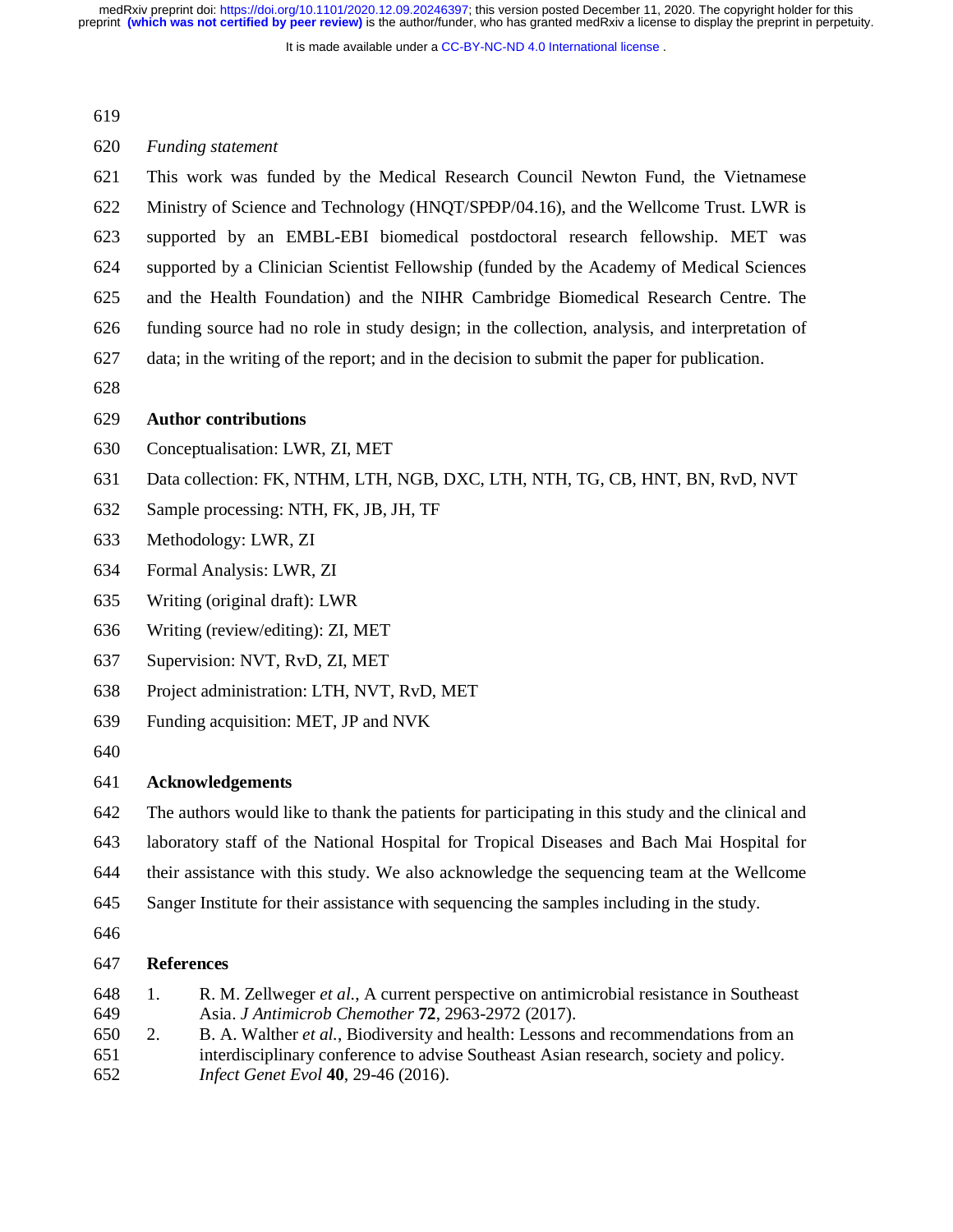| 653        | 3.  | J. J. Carrique-Mas, M. Choisy, N. Van Cuong, G. Thwaites, S. Baker, An estimation             |
|------------|-----|-----------------------------------------------------------------------------------------------|
| 654        |     | of total antimicrobial usage in humans and animals in Vietnam. Antimicrob Resist              |
| 655        |     | Infect Control 9, 16 (2020).                                                                  |
| 656        | 4.  | K. V. Nguyen et al., Antibiotic use and resistance in emerging economies: a situation         |
| 657        |     | analysis for Viet Nam. BMC Public Health 13, 1158 (2013).                                     |
| 658        | 5.  | M. E. de Kraker, A. J. Stewardson, S. Harbarth, Will 10 Million People Die a Year             |
| 659        |     | due to Antimicrobial Resistance by 2050? PLoS Med 13, e1002184 (2016).                        |
| 660        | 6.  | N. H. Tran et al., Occurrence and risk assessment of multiple classes of antibiotics in       |
| 661        |     | urban canals and lakes in Hanoi, Vietnam. Sci Total Environ 692, 157-174 (2019).              |
| 662        | 7.  | S. Yamasaki, T. D. Le, M. Q. Vien, C. Van Dang, Y. Yamamoto, Prevalence of                    |
| 663        |     | extended-spectrum beta-lactamase-producing Escherichia coli and residual                      |
| 664        |     | antimicrobials in the environment in Vietnam. Anim Health Res Rev 18, 128-135                 |
| 665        |     | (2017).                                                                                       |
| 666        | 8.  | H. A. Duong et al., Occurrence, fate and antibiotic resistance of fluoroquinolone             |
| 667        |     | antibacterials in hospital wastewaters in Hanoi, Vietnam. Chemosphere 72, 968-973             |
| 668        |     | (2008).                                                                                       |
| 669        | 9.  | N. T. Nhung et al., Antimicrobial residues and resistance against critically important        |
| 670        |     | antimicrobials in non-typhoidal Salmonella from meat sold at wet markets and                  |
| 671        |     | supermarkets in Vietnam. Int J Food Microbiol 266, 301-309 (2018).                            |
| 672        | 10. | S. P. T. S. S. A. K. Anal, Addressing the antibiotic resistance and improving the food        |
| 673        |     | safety in food supply chain (farm-to-fork) in Southeast Asia. Food Control 108,               |
| 674        |     | (2020).                                                                                       |
| 675        | 11. | T. Phodha, A. Riewpaiboon, K. Malathum, P. C. Coyte, Annual relative increased in             |
| 676        |     | inpatient mortality from antimicrobial resistant nosocomial infections in Thailand.           |
|            |     |                                                                                               |
| 677        |     | Epidemiol Infect 147, e133 (2019).                                                            |
| 678        | 12. | K. L. Wyres et al., Genomic surveillance for hypervirulence and multi-drug resistance         |
| 679        |     | in invasive Klebsiella pneumoniae from South and Southeast Asia. Genome Med 12,               |
| 680        |     | 11 (2020).                                                                                    |
| 681        | 13. | M. D. Malchione, L. M. Torres, D. M. Hartley, M. Koch, J. L. Goodman,                         |
| 682        |     | Carbapenem and colistin resistance in Enterobacteriaceae in Southeast Asia: Review            |
| 683        |     | and mapping of emerging and overlapping challenges. Int J Antimicrob Agents 54,               |
| 684        |     | 381-399 (2019).                                                                               |
| 685        | 14. | V. Le Minh et al., In vitro activity of colistin in antimicrobial combination against         |
| 686        |     | carbapenem-resistant Acinetobacter baumannii isolated from patients with ventilator-          |
| 687        |     | associated pneumonia in Vietnam. J Med Microbiol 64, 1162-1169 (2015).                        |
| 688        | 15. | D. J. Biedenbach et al., Antimicrobial-resistant Pseudomonas aeruginosa and                   |
| 689        |     | Acinetobacter baumannii From Patients With Hospital-acquired or Ventilator-                   |
| 690        |     | associated Pneumonia in Vietnam. Clin Ther 38, 2098-2105 (2016).                              |
| 691        | 16. | S. Quainoo et al., Whole-Genome Sequencing of Bacterial Pathogens: the Future of              |
| 692        |     | Nosocomial Outbreak Analysis. Clin Microbiol Rev 30, 1015-1063 (2017).                        |
| 693        | 17. | M. S. Toleman et al., Prospective genomic surveillance of methicillin-resistant               |
| 694        |     | Staphylococcus aureus (MRSA) associated with bloodstream infection, England, 1                |
| 695        |     | October 2012 to 30 September 2013. Euro Surveill 24, (2019).                                  |
| 696        | 18. | H. T. T. Phan et al., Illumina short-read and MinION long-read WGS to characterize            |
| 697        |     | the molecular epidemiology of an NDM-1 Serratia marcescens outbreak in Romania.               |
| 698        |     | J Antimicrob Chemother 73, 672-679 (2018).                                                    |
| 699        | 19. | E. M. Harrison et al., Transmission of methicillin-resistant Staphylococcus aureus in         |
| 700<br>701 |     | long-term care facilities and their related healthcare networks. Genome Med 8, 102<br>(2016). |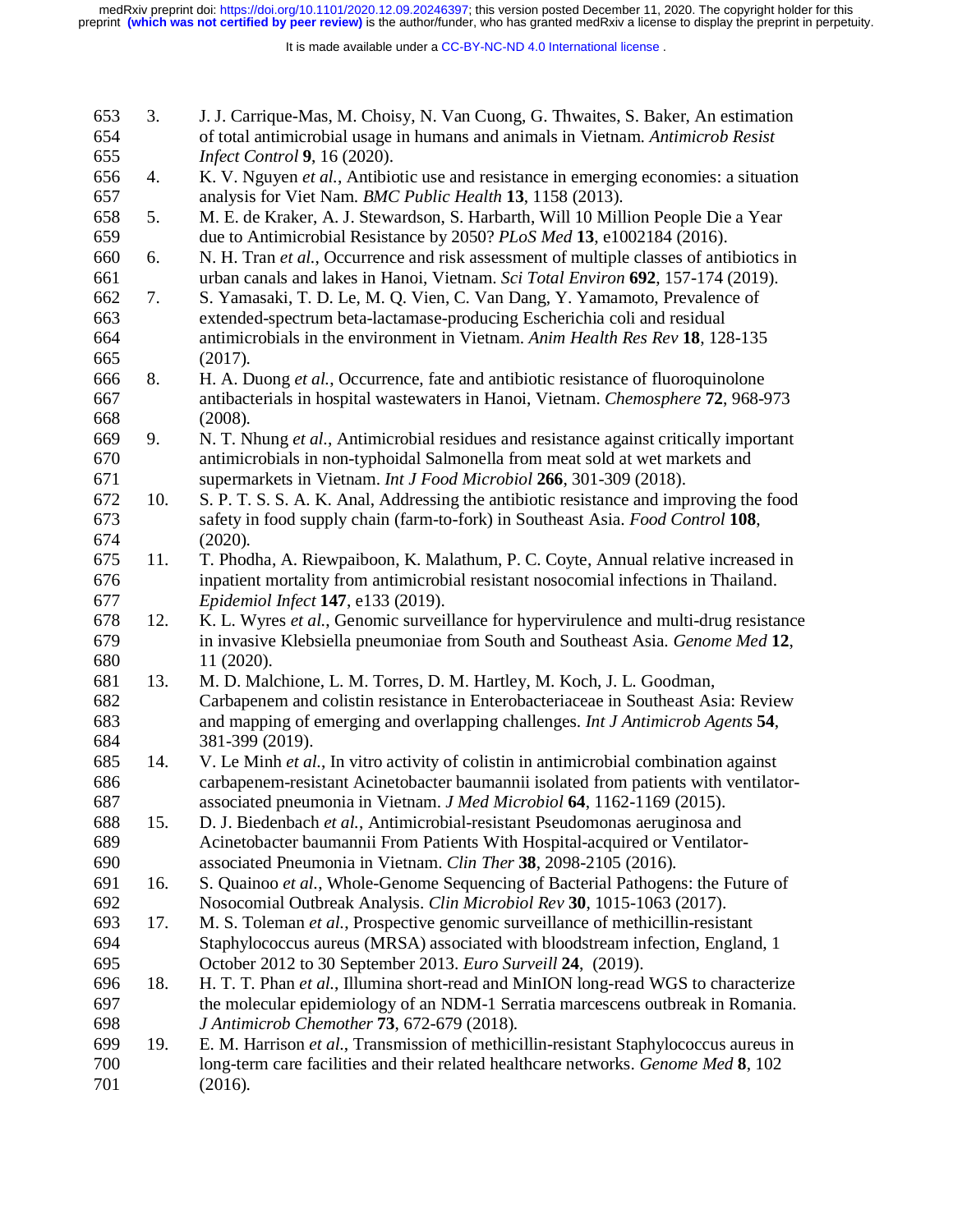It is made available under a [CC-BY-NC-ND 4.0 International license](http://creativecommons.org/licenses/by-nc-nd/4.0/) .

| 702<br>703 | 20. | A. Santona et al., Emergence of unusual vanA/vanB2 genotype in a highly mutated<br>vanB2-vancomycin-resistant hospital-associated E. faecium background in Vietnam. |
|------------|-----|---------------------------------------------------------------------------------------------------------------------------------------------------------------------|
| 704        |     | Int J Antimicrob Agents 52, 586-592 (2018).                                                                                                                         |
| 705        | 21. | H. Chung The et al., A high-resolution genomic analysis of multidrug-resistant                                                                                      |
| 706        |     | hospital outbreaks of Klebsiella pneumoniae. EMBO Mol Med 7, 227-239 (2015).                                                                                        |
| 707        | 22. | B. Berglund et al., Colistin- and carbapenem-resistant Klebsiella pneumoniae                                                                                        |
| 708        |     | carrying mcr-1 and blaOXA-48 isolated at a paediatric hospital in Vietnam. J                                                                                        |
| 709        |     | Antimicrob Chemother 73, 1100-1102 (2018).                                                                                                                          |
| 710        | 23. | B. Berglund et al., Molecular and phenotypic characterization of clinical isolates                                                                                  |
| 711        |     | belonging to a KPC-2-producing strain of ST15 Klebsiella pneumoniae from a                                                                                          |
| 712        |     | Vietnamese pediatric hospital. Antimicrob Resist Infect Control 8, 156 (2019).                                                                                      |
| 713        | 24. | . vol. 2020.                                                                                                                                                        |
| 714        | 25. | P. Ewels, M. Magnusson, S. Lundin, M. Kaller, MultiQC: summarize analysis results                                                                                   |
| 715        |     | for multiple tools and samples in a single report. Bioinformatics 32, 3047-3048                                                                                     |
| 716        |     | (2016).                                                                                                                                                             |
| 717        | 26. | D. E. Wood, J. Lu, B. Langmead, Improved metagenomic analysis with Kraken 2.                                                                                        |
| 718        |     | Genome Biol 20, 257 (2019).                                                                                                                                         |
| 719        | 27. | J. L. F. P. B. P. T. S. L. Salzberg, Bracken: estimating species abundance in                                                                                       |
| 720        |     | metagenomics data. PeerJ Computer Science 3:e104, (2017).                                                                                                           |
| 721        | 28. | A. Bankevich et al., SPAdes: a new genome assembly algorithm and its applications                                                                                   |
| 722        |     | to single-cell sequencing. <i>J Comput Biol</i> 19, 455-477 (2012).                                                                                                 |
| 723        | 29. | A. Gurevich, V. Saveliev, N. Vyahhi, G. Tesler, QUAST: quality assessment tool for                                                                                  |
| 724        |     | genome assemblies. Bioinformatics 29, 1072-1075 (2013).                                                                                                             |
| 725        | 30. | D. H. Parks, M. Imelfort, C. T. Skennerton, P. Hugenholtz, G. W. Tyson, CheckM:                                                                                     |
| 726        |     | assessing the quality of microbial genomes recovered from isolates, single cells, and                                                                               |
| 727        |     | metagenomes. Genome Res 25, 1043-1055 (2015).                                                                                                                       |
| 728        | 31. | T. J. Treangen, B. D. Ondov, S. Koren, A. M. Phillippy, The Harvest suite for rapid                                                                                 |
| 729        |     | core-genome alignment and visualization of thousands of intraspecific microbial                                                                                     |
| 730        |     | genomes. Genome Biol 15, 524 (2014).                                                                                                                                |
| 731        | 32. | N. J. Croucher et al., Rapid phylogenetic analysis of large samples of recombinant                                                                                  |
| 732        |     | bacterial whole genome sequences using Gubbins. Nucleic Acids Res 43, e15 (2015).                                                                                   |
| 733        | 33. | A. Stamatakis, RAxML version 8: a tool for phylogenetic analysis and post-analysis                                                                                  |
| 734        |     | of large phylogenies. Bioinformatics 30, 1312-1313 (2014).                                                                                                          |
| 735        | 34. | J. Beghain, A. Bridier-Nahmias, H. Le Nagard, E. Denamur, O. Clermont,                                                                                              |
| 736        |     | ClermonTyping: an easy-to-use and accurate in silico method for Escherichia genus                                                                                   |
| 737        |     | strain phylotyping. Microb Genom 4, (2018).                                                                                                                         |
| 738        | 35. | I. Letunic, P. Bork, Interactive Tree Of Life (iTOL) v4: recent updates and new                                                                                     |
| 739        |     | developments. Nucleic Acids Res 47, W256-W259 (2019).                                                                                                               |
| 740        | 36. | T. Seemann, Abricate, Github https://github.com/tseemann/abricate.                                                                                                  |
| 741        | 37. | M. Feldgarden et al., Validating the AMRFinder Tool and Resistance Gene Database                                                                                    |
| 742        |     | by Using Antimicrobial Resistance Genotype-Phenotype Correlations in a Collection                                                                                   |
| 743        |     | of Isolates. Antimicrob Agents Chemother 63, (2019).                                                                                                                |
| 744        | 38. | M. Inouye et al., SRST2: Rapid genomic surveillance for public health and hospital                                                                                  |
| 745        |     | microbiology labs. Genome Med 6, 90 (2014).                                                                                                                         |
| 746        | 39. | L. Diancourt, V. Passet, A. Nemec, L. Dijkshoorn, S. Brisse, The population structure                                                                               |
| 747        |     | of Acinetobacter baumannii: expanding multiresistant clones from an ancestral                                                                                       |
| 748        |     | susceptible genetic pool. PLoS One 5, e10034 (2010).                                                                                                                |
| 749        | 40. | L. Diancourt, V. Passet, J. Verhoef, P. A. Grimont, S. Brisse, Multilocus sequence                                                                                  |
| 750        |     | typing of Klebsiella pneumoniae nosocomial isolates. J Clin Microbiol 43, 4178-4182                                                                                 |
| 751        |     | (2005).                                                                                                                                                             |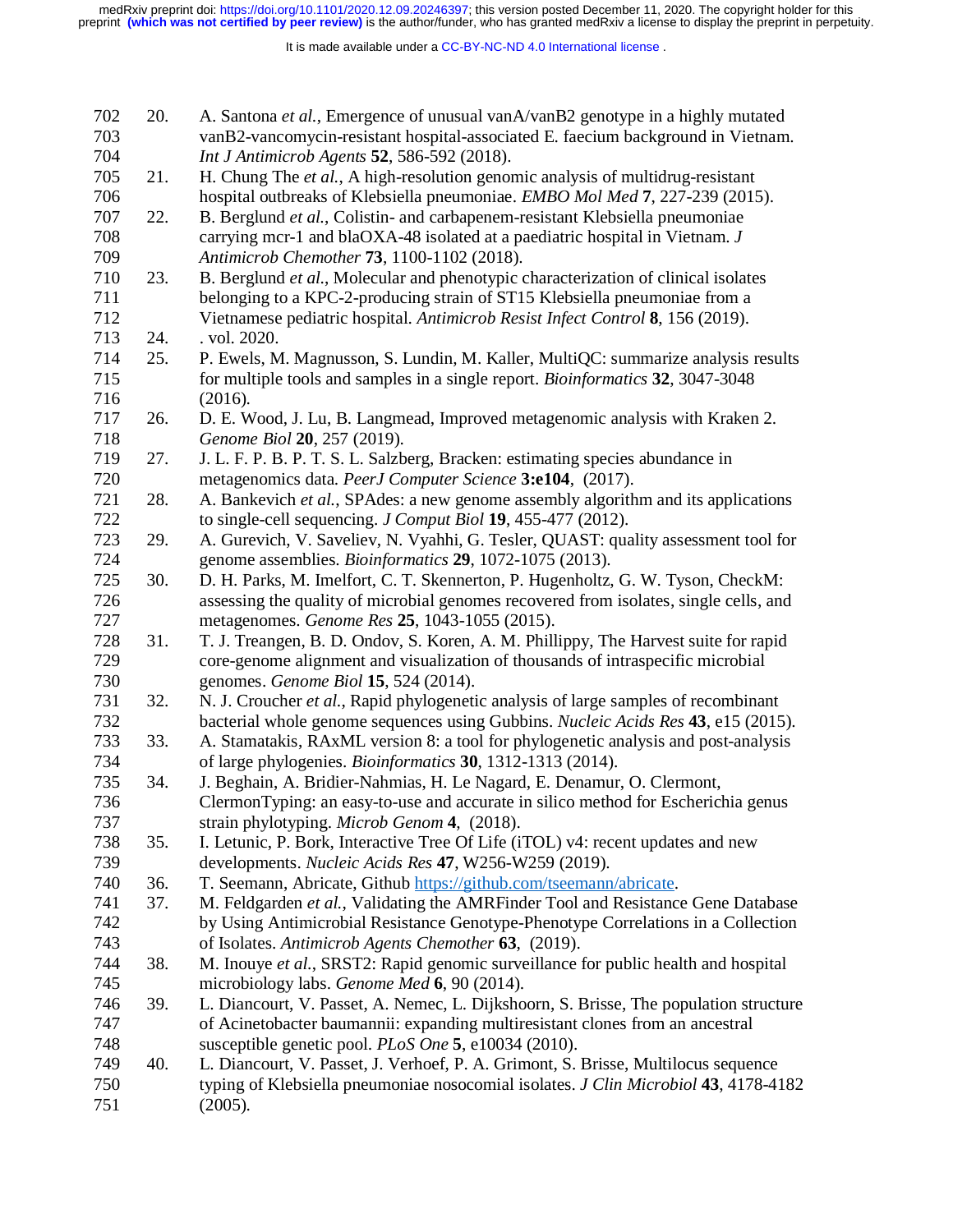| 752        | 41. | K. A. Jolley, J. E. Bray, M. C. J. Maiden, Open-access bacterial population genomics:                                                                                          |
|------------|-----|--------------------------------------------------------------------------------------------------------------------------------------------------------------------------------|
| 753        |     | BIGSdb software, the PubMLST.org website and their applications. Wellcome Open                                                                                                 |
| 754        |     | Res 3, 124 (2018).                                                                                                                                                             |
| 755        | 42. | J. Stimson et al., Beyond the SNP Threshold: Identifying Outbreak Clusters Using                                                                                               |
| 756        |     | Inferred Transmissions. Mol Biol Evol 36, 587-603 (2019).                                                                                                                      |
| 757        | 43. | J. F. Turton et al., Identification of Acinetobacter baumannii by detection of the                                                                                             |
| 758        |     | blaOXA-51-like carbapenemase gene intrinsic to this species. J Clin Microbiol 44,                                                                                              |
| 759        |     | 2974-2976 (2006).                                                                                                                                                              |
| 760        | 44. | T. V. D. Vu et al., Antimicrobial susceptibility testing and antibiotic consumption                                                                                            |
| 761        |     | results from 16 hospitals in Viet Nam: The VINARES project 2012-2013. J Glob                                                                                                   |
| 762        |     | Antimicrob Resist 18, 269-278 (2019).                                                                                                                                          |
| 763        | 45. | W. H. Organisation. (2017), vol. 2020.                                                                                                                                         |
| 764        | 46. | T. Tada et al., Dissemination of clonal complex 2 Acinetobacter baumannii strains co-                                                                                          |
| 765        |     | producing carbapenemases and 16S rRNA methylase ArmA in Vietnam. BMC Infect                                                                                                    |
| 766        |     | Dis 15, 433 (2015).                                                                                                                                                            |
| 767        | 47. | T. Tada et al., Dissemination of Carbapenem-resistant Klebsiella pneumoniae clinical                                                                                           |
| 768        |     | isolates with various combinations of Carbapenemases (KPC-2, NDM-1, NDM-4, and                                                                                                 |
| 769        |     | OXA-48) and 16S rRNA Methylases (RmtB and RmtC) in Vietnam. BMC Infect Dis                                                                                                     |
| 770        |     | 17, 467 (2017).                                                                                                                                                                |
| 771        | 48. | J. Chang et al., Emergence of NDM-4-producing Klebsiella pneumoniae in a Korean                                                                                                |
| 772        |     | hospital due to a patient hospitalized in Vietnam and case review. J Infect Chemother                                                                                          |
| 773        |     | 25, 909-912 (2019).                                                                                                                                                            |
| 774        | 49. | D. A. Enoch et al., Epidemiology of extended-spectrum beta-lactamase-producing                                                                                                 |
| 775        |     | Enterobacteriaceae in a UK district hospital; an observational study. J Hosp Infect 81,                                                                                        |
|            |     |                                                                                                                                                                                |
| 776        |     | 270-277 (2012).                                                                                                                                                                |
| 777        | 50. | H. J. Wilson et al., Point-prevalence survey of carbapenemase-producing                                                                                                        |
| 778        |     | Enterobacteriaceae and vancomycin-resistant enterococci in adult inpatients in a                                                                                               |
| 779        |     | university teaching hospital in the UK. J Hosp Infect 100, 35-39 (2018).                                                                                                       |
| 780        | 51. | A. P. Magiorakos et al., Multidrug-resistant, extensively drug-resistant and pandrug-                                                                                          |
| 781        |     | resistant bacteria: an international expert proposal for interim standard definitions for                                                                                      |
| 782        |     | acquired resistance. Clin Microbiol Infect 18, 268-281 (2012).                                                                                                                 |
| 783        | 52. | Y. Yamamoto et al., Wide dissemination of colistin-resistant Escherichia coli with the                                                                                         |
| 784        |     | mobile resistance gene mcr in healthy residents in Vietnam. J Antimicrob Chemother                                                                                             |
| 785        |     | 74, 523-524 (2019).                                                                                                                                                            |
| 786        | 53. | T. Yamaguchi et al., The presence of colistin resistance gene mcr-1 and -3 in ESBL                                                                                             |
| 787        |     | producing Escherichia coli isolated from food in Ho Chi Minh City, Vietnam. FEMS                                                                                               |
| 788        |     | Microbiol Lett 365, (2018).                                                                                                                                                    |
| 789        | 54. | N. V. Trung et al., Zoonotic Transmission of mcr-1 Colistin Resistance Gene from                                                                                               |
| 790        |     | Small-Scale Poultry Farms, Vietnam. Emerg Infect Dis 23, 529-532 (2017).                                                                                                       |
| 791        | 55. | S. Malhotra-Kumar et al., Colistin-resistant Escherichia coli harbouring mcr-1                                                                                                 |
| 792        |     | isolated from food animals in Hanoi, Vietnam. Lancet Infect Dis 16, 286-287 (2016).                                                                                            |
| 793        | 56. | L. Poirel et al., The mgrB gene as a key target for acquired resistance to colistin in                                                                                         |
| 794        |     | Klebsiella pneumoniae. J Antimicrob Chemother 70, 75-80 (2015).                                                                                                                |
| 795        | 57. | D. M. Tran et al., High prevalence of colonisation with carbapenem-resistant                                                                                                   |
| 796        |     | Enterobacteriaceae among patients admitted to Vietnamese hospitals: Risk factors and                                                                                           |
| 797<br>798 | 58. | burden of disease. <i>J Infect</i> <b>79</b> , 115-122 (2019).                                                                                                                 |
| 799        |     | J. Ruiz et al., Influence of antibiotic pressure on multi-drug resistant Klebsiella<br>pneumoniae colonisation in critically ill patients. Antimicrob Resist Infect Control 8, |